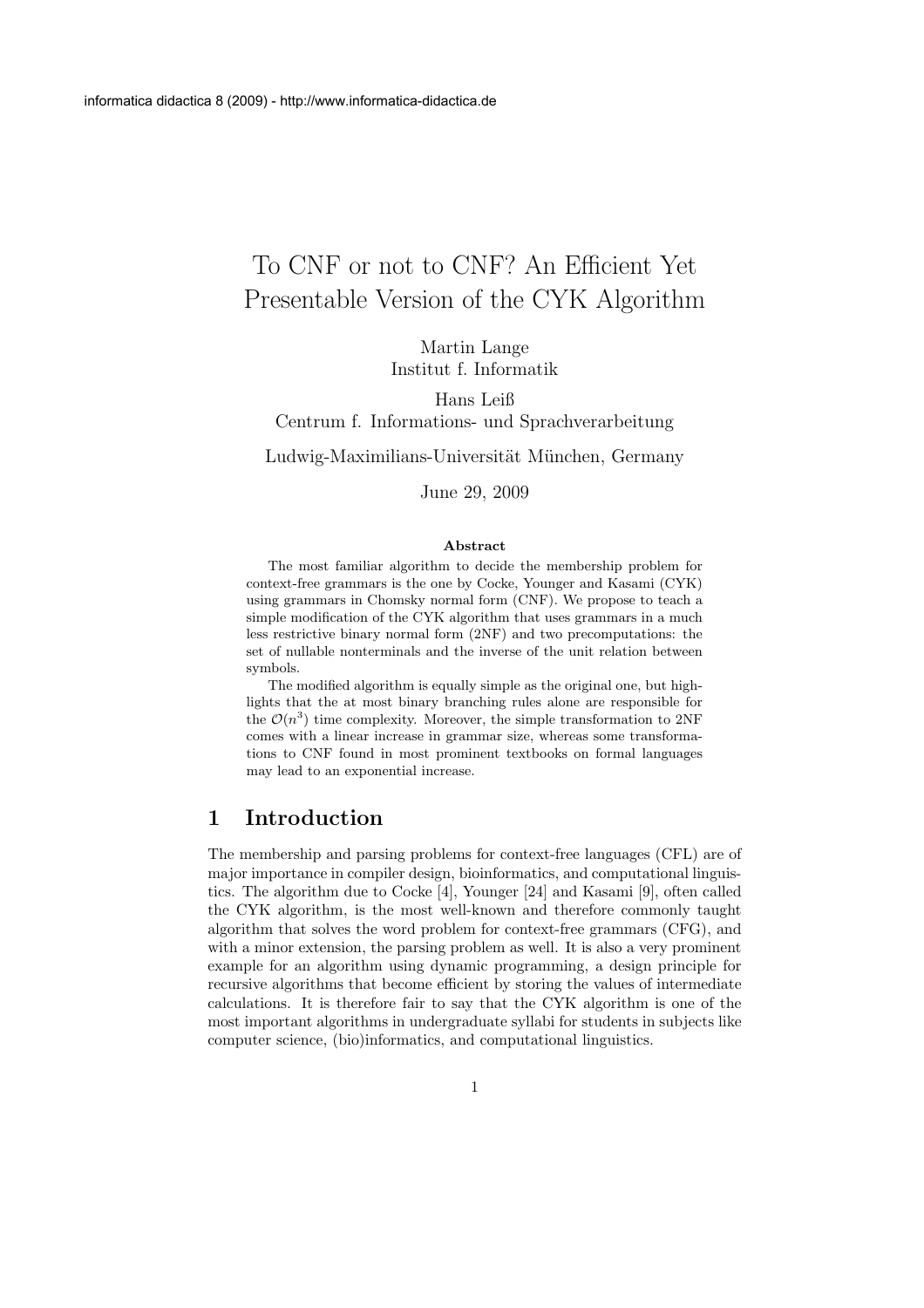One would expect that textbooks and course notes reflect this importance by good presentations of efficient versions of CYK. However, this is not the case. In particular, many textbooks present the necessary transformation of a contextfree grammar into Chomsky normal form (CNF) in a suboptimal way leading to an avoidable exponential blow-up of the grammar. They neither explain nor discuss whether this can be avoided or not. Complexity analyses often concern the actual CYK procedure only and neglect the pretransformation. Some of the textbooks give vague reasons for choosing CNF, indicating ease of presentation and proof. A few state that CNF is chosen to achieve a cubic running time, not mentioning that only the restriction to binary rules is responsible for that.

We find that this leaves students with wrong impressions. The complexity of solving the word problem for arbitrary CFLs appears to coincide with the complexity of the CYK procedure (ignoring the effects of the grammar transformation). Also, CNF is unduly emphasised.

We believe that this situation calls for correction. We want to show that efficiency and presentability are not contradictory, so that one can teach a less restrictive version of CYK without compromising efficiency of the algorithm, clarity of its presentation, or simplicity of proofs. We propose to use a grammar normal form which is more liberal and easier to achieve than CNF and comes with a linear increase of grammar size only, leading to a faster membership test for arbitrary CFGs.

It would be unnecessary to argue that we should emphasize efficiency concerns as well as ease of presentation in teaching CYK to students, if the goal was just to show that the membership problem for CFLs is decidable. But since CYK is often the only algorithm taught for that problem, students are led to believe that it is also the one which should be used.

Older books on parsing, e.g. Aho and Ullman [1], doubt that CYK "will find practical use" at all, arguing that time and space bounds of  $\mathcal{O}(|w|^3)$  and  $\mathcal{O}(|w|^2)$  are not good enough and that Earley's algorithm does better for many grammars. At least the first part of this may no longer be true. For example, Tomita's [21, 19] generalization of LR parsing to arbitrary CFGs uses a complicated "graph-structured" stack to cope with the nondeterminism of the underlying push-down automaton; but Nederhof and Satta [15] show how to obtain an efficient generalized LR parser by using CYK with a grammar describing a binary version of the pushdown automaton. Furthermore, there are non-standard applications of CYK. For instance, Axelsson et al. [3] use a symbolic encoding of CYK for an ambiguity checking test. The claim of Aho and Ullman [1] that CYK is not of practical importance therefore seems too skeptical.

The paper aims at scholars who do know about CYK or, even better, have already taught it. We want to convince them that the standard version can easily be improved and taught so that students learn an efficient algorithm. Note that we only suggest that a particular variant of the algorithm is the best one to teach, not that it should be presented in a particular style.

The paper is organised as follows. Sect. 2 discusses how the CYK algorithm is presented in some prominent textbooks on formal languages, parsing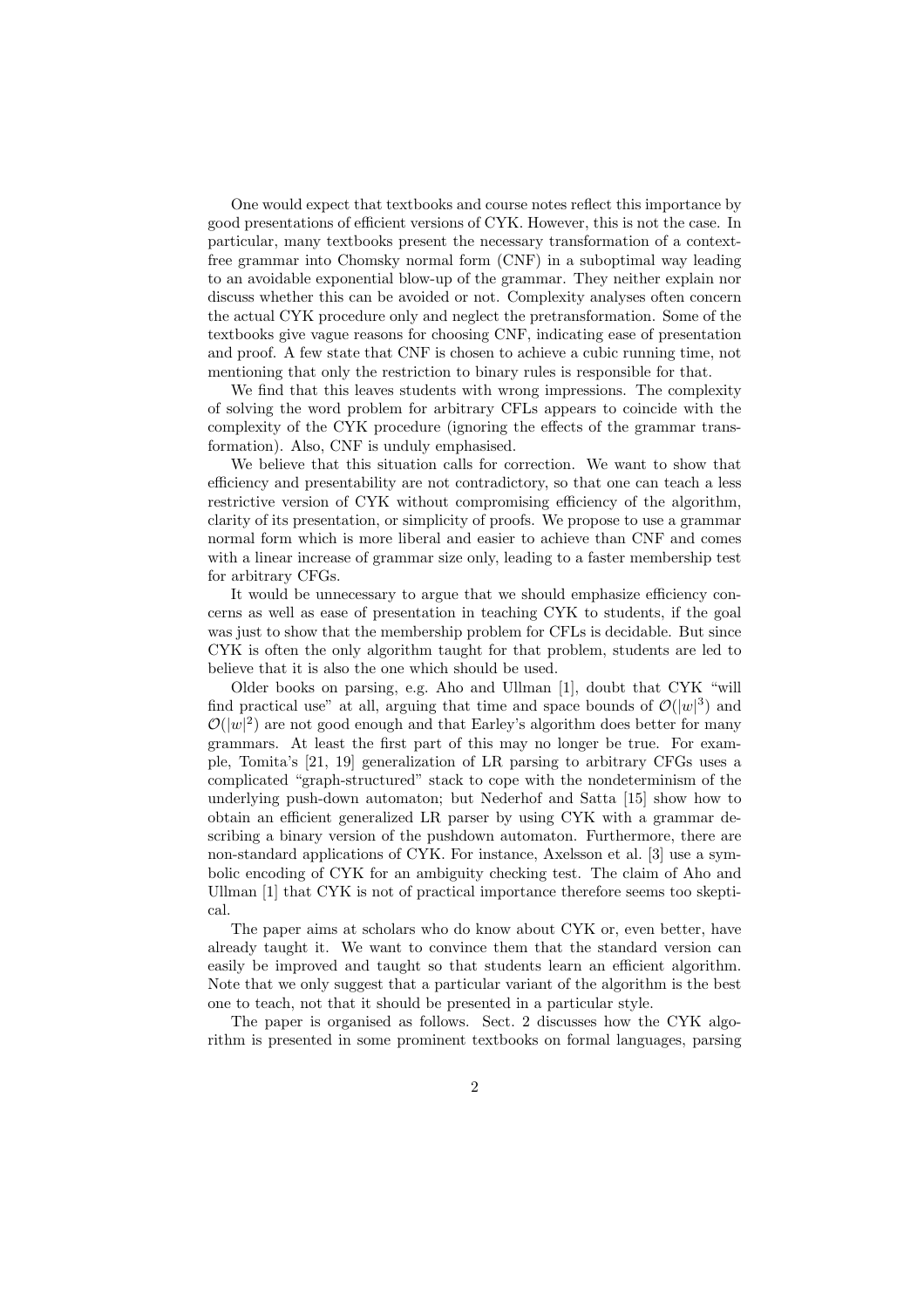and the theory of computation. Sect. 3 recalls definitions and notations used for languages and CFGs. Sect. 4 presents an efficient test for membership in context-free languages, consisting of the grammar transformation into 2NF, two precomputation steps and the actual CYK procedure. Correctness proofs and complexity estimations are given for each of the steps. The section finishes with an example.<sup>1</sup> Sect. 5 contains some concluding remarks about teaching the variant proposed here and the possibility of avoiding grammar transformations at all.

# 2 The CYK Algorithm in Textbooks

What is understood as the CYK algorithm? For textbooks on formal languages, the input of the CYK algorithm is a context-free grammar G in Chomsky normal form  $(CNF)$  and a word w over the terminal alphabet of  $G$ ; its output is a recognition table  $\mathcal T$  containing, for each subword  $v$  of  $w$ , the set of nonterminals that derive  $v$ , i.e. its syntactic properties. In particular,  $T$  tells us whether  $w$  is a sentence of  $G$ . Thus, the membership problem for  $G$  is solved, and by transforming an arbitrary context-free grammar into an equivalent one in CNF, the membership problem for context-free grammars is solved as well.

Using some standard notation explained below, figure 1 shows a typical version of CYK, where the nonterminals deriving the subword  $a_i \dots a_j$  of w are stored in  $\mathcal{T}_{i,j}$ .

input: a CFG  $G = (N, \Sigma, S, \rightarrow)$  in CNF, a word  $w = a_1 \dots a_n \in \Sigma^+$ 

 $CYK(G,w)$  =

| $\overline{1}$ | for $i=1,\ldots,n$ do                                             |
|----------------|-------------------------------------------------------------------|
| $\overline{2}$ | $\mathcal{T}_{i,i} := \{A \in N \mid A \rightarrow a_i\}$         |
| $\mathbf{3}$   | for $j=2,\ldots,n$ do                                             |
| $\overline{4}$ | for $i = j - 1, , 1$ do                                           |
| -5             | $\mathcal{T}_{i,j} := \emptyset$ ;                                |
| - 6            | for $h = i, \ldots, j - 1$ do                                     |
|                | for all $A \rightarrow BC$                                        |
| 8              | if $B \in \mathcal{T}_{i,h}$ and $C \in \mathcal{T}_{h+1,j}$ then |
| 9              | $\mathcal{T}_{i,j} := \mathcal{T}_{i,j} \cup \{A\}$               |

10 if  $S \in \mathcal{T}_{1,n}$  then return yes else return no

Figure 1: Algorithm CYK for the word problem of CFGs in CNF.

Concerning the restriction to CNF, a little reflection shows that the basic

<sup>&</sup>lt;sup>1</sup>The expert reader may have a look at the example first to spot the modifications in comparison to "their textbook version" of CYK.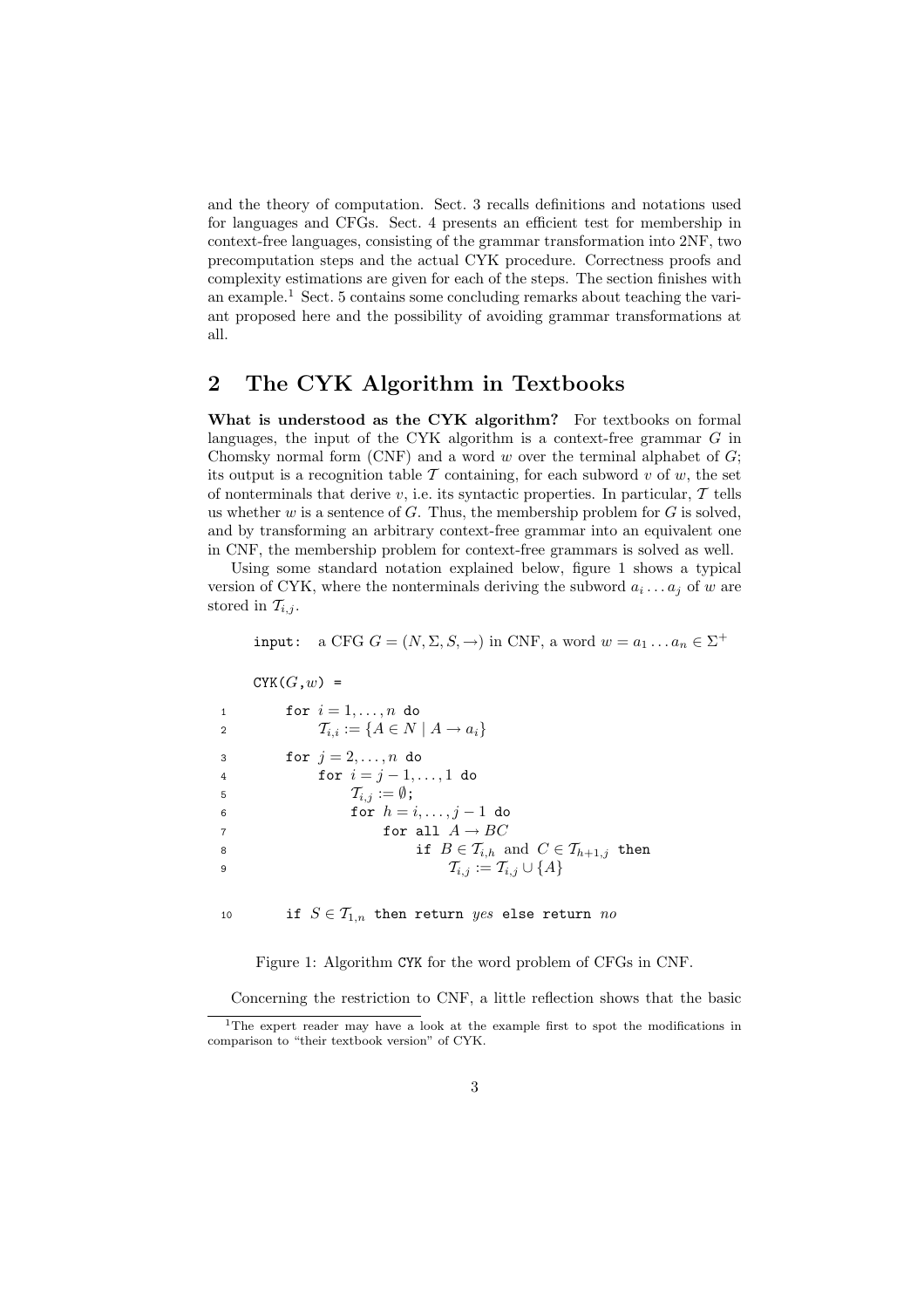idea of CYK can be extended to arbitrary context-free grammars (and beyond  $[11, 16]$ . The syntactic properties of w can be computed from the syntactic properties of all strict subwords  $v$  of  $w$  using a dynamic programming approach: store the nonterminals deriving v in table fields  $\mathcal{T}_v$  and compute  $\mathcal{T}_w$  by combining entries in stored  $\mathcal{T}_v$ 's according to rules of G and all possible splittings of w into at most  $m$  strict subwords  $v$ , where  $m$  is the maximum number of symbols in the right hand sides of grammar rules. This gives an algorithm solving the word problem for context-free grammars in time  $\mathcal{O}(|w|^{m+1})$ .

Such a remark is generally absent in textbooks on formal languages. Among the computer science books on parsing, only Aho and Ullman [1] remark that "a simple generalization works for non-CNF grammars as well"; among those in computational linguistics one can find a generalization of the CYK algorithm to acyclic CFGs without deletion rules in Winograd's book [23], c.f. Naumann and Langer [13]. The latter then motivates the restriction to CNF by a "simplification to compute  $T$ ", without going into any detail. Aho and Ullman [1] say that CNF "is useful in simplifying the notation needed to represent a context-free language". Textbooks on formal languages motivate the restriction to CNF by the fact that "many proofs can be simplified" if right-hand sides of rules have length at most two [7], or claim that the advantage of CNF "is that it enables a simple polynomial algorithm for deciding whether a string can be generated by the grammar" [12]; this is only correct if the emphasis lies on "simple". In fact, there is a mixture of two reasons for using grammars in CNF in CYK: cutting down the time complexity to  $\mathcal{O}(|w|^3)$  and keeping the correctness and completeness proofs simple. The textbooks on formal languages do not clearly say which of the restictions of the CNF format serves which of these goals.

In the literature on parsing, one can find a number of variations of CYK that differ in the restrictions on the input grammar. The most liberal one that suffices to make CYK run in time  $\mathcal{O}(|w|^3)$  is that the grammar is *bilinear*, i.e. in each rule  $A \rightarrow \alpha$  there are at most two nonterminal occurrences in  $\alpha$ , see the so-called C-parser [10]. Others relax the CNF restriction by admitting unit rules, i.e. rules  $A \to \alpha$  where  $\alpha$  is a nonterminal [20]. Almost all textbooks on formal languages stick to the very restrictive CNF, where in each rule  $A \rightarrow \alpha$ either  $\alpha = BC$  for nonterminals B and C, or  $\alpha$  is a terminal, or  $\alpha$  is the empty word  $\varepsilon$  and A is the start symbol and must not be used recursively. Then any context-free language has a grammar in CNF. For some variations of the definition, obviously motivated by simplicity of presentation, this only holds for languages without words of length 0 or 1. Given this variety, we draw the conclusion that CYK is to be understood as the above sketched algorithm that uses dynamic programming and context-free grammars in some normal form to solve the membership problem in time  $\mathcal{O}(|w|^3)$ .

Table 1 defines the normal forms that are being used in textbooks (apart from our proposal 2NF) and shows how they relate to each other. In the column "rule format",  $A, B, C$  are arbitrary nonterminals,  $S$  is the start symbol that may not occur on a right-hand side,  $a$  is a terminal symbol,  $u, v, w$  are strings of terminal symbols, and  $\alpha$  is a sentential form.

Table 2 lists, for several books that present a version of CYK, the format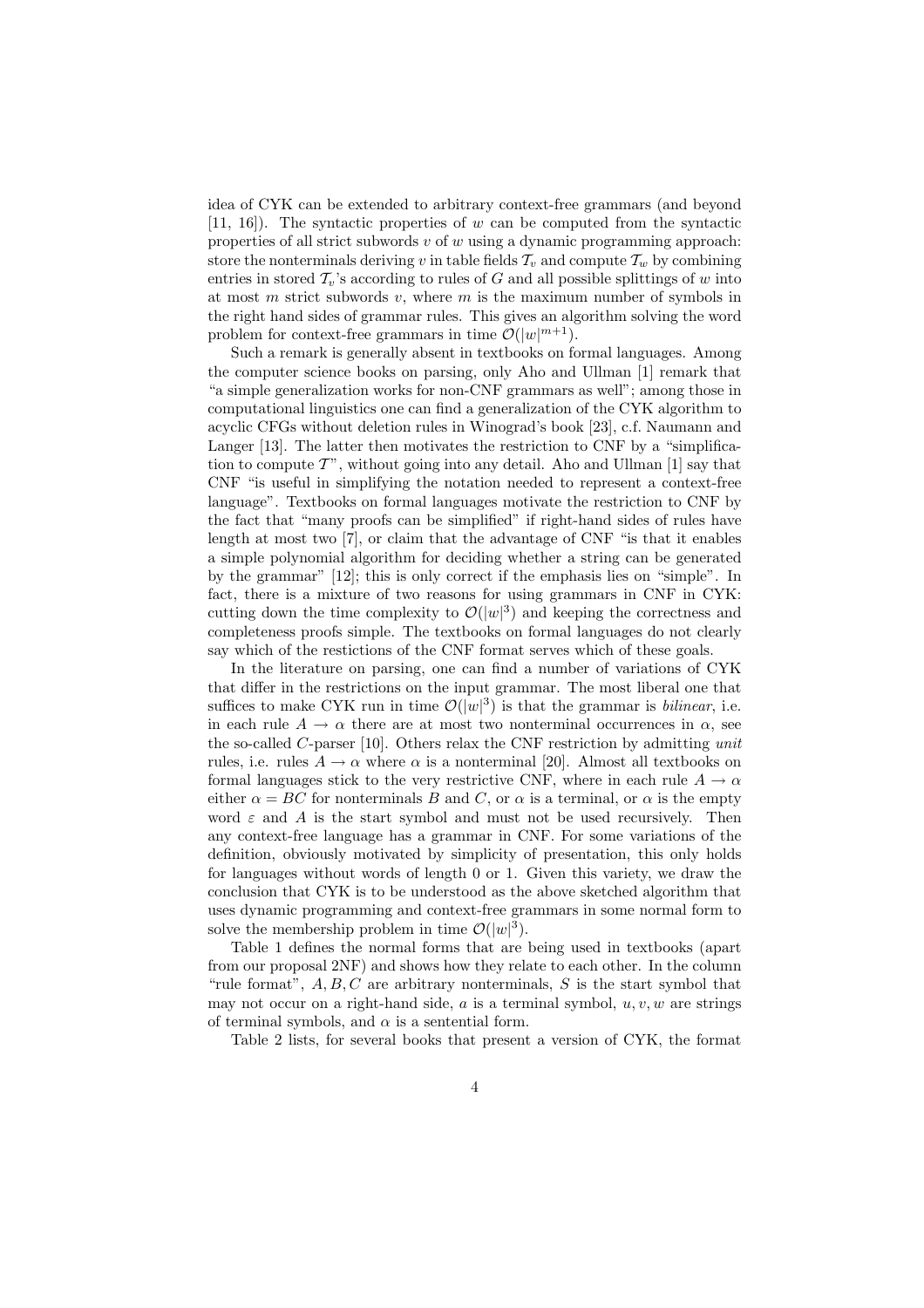| Name                 | Rule format                                                 | 2LF                                  |
|----------------------|-------------------------------------------------------------|--------------------------------------|
| $CNF^{-\varepsilon}$ | $A \rightarrow BC \mid a$                                   | 2NF                                  |
| <b>CNF</b>           | $A \rightarrow BC \mid a, S \rightarrow \varepsilon$        |                                      |
| $CNF^{+\varepsilon}$ | $A \rightarrow BC \mid a \mid \varepsilon$                  | $\mathrm{CNF^{+\varepsilon}}$<br>C2F |
| S2F                  | $A \rightarrow \alpha$ where $ \alpha  = 2$                 |                                      |
| C2F                  | $A \rightarrow BC \mid B \mid a, S \rightarrow \varepsilon$ | CNF                                  |
| 2NF                  | $A \rightarrow \alpha$ where $ \alpha  \leq 2$              |                                      |
| 2LF                  | $A \rightarrow u B v C w$   $u B v$   $v$                   | $CNF^{-\varepsilon}$<br>S2F          |

Table 1: Grammar normal forms and their hierarchy w.r.t. inclusion

of the normal form they require and the asymptotic time and space complexity they state for their CYK procedure on grammars in the respective normal form. One can see that the most prominent textbooks on formal language theory ignore the dependency on the grammar. Furthermore, they demand a very restrictive normal form compared to other books which obtain reasonable complexity bounds.

Transforming CFGs into CNF Most textbook solutions to the word problem for context-free grammars present the CYK algorithm for grammars in CNF and just state that this is no restriction of the general case. A complexity analysis is often done only for the CYK procedure. Where a complexity analysis for the transformation into CNF is missing, one obtains the impression that the membership problem for CFGs can be solved within the same bounds as for grammars in CNF. This is true but almost never achieved with the procedure presented in these textbooks. Consequently, most students will not be able to tell whether an algorithm like CYK is possible for arbitrary CFGs, and almost none will know the time complexity of the membership problem for arbitrary CFGs in terms of grammar size. This is problematic not only for computational linguistics, where the grammar size is huge compared to sentence length.

The transformation to CNF combines several steps: the eliminiation of terminal symbols except in right hand sides of size 1 (Term); the reduction to rules with right-hand sides of size  $\leq 2$  (BIN); the elimination of deletion rules (DEL); and the elimination of unit rules (UNIT). It is often neglected that the complexity of the transformation to CNF depends on the order in which these steps are preformed.

- 1. The blow-up in grammar size depends on the order between Del and Bin. It may be exponential when Del is done first, but is linear otherwise.
- 2. UNIT can incur a quadratic blow-up in the size of the grammar.

Hence, except for Term, which gives a linear increase in grammar size, the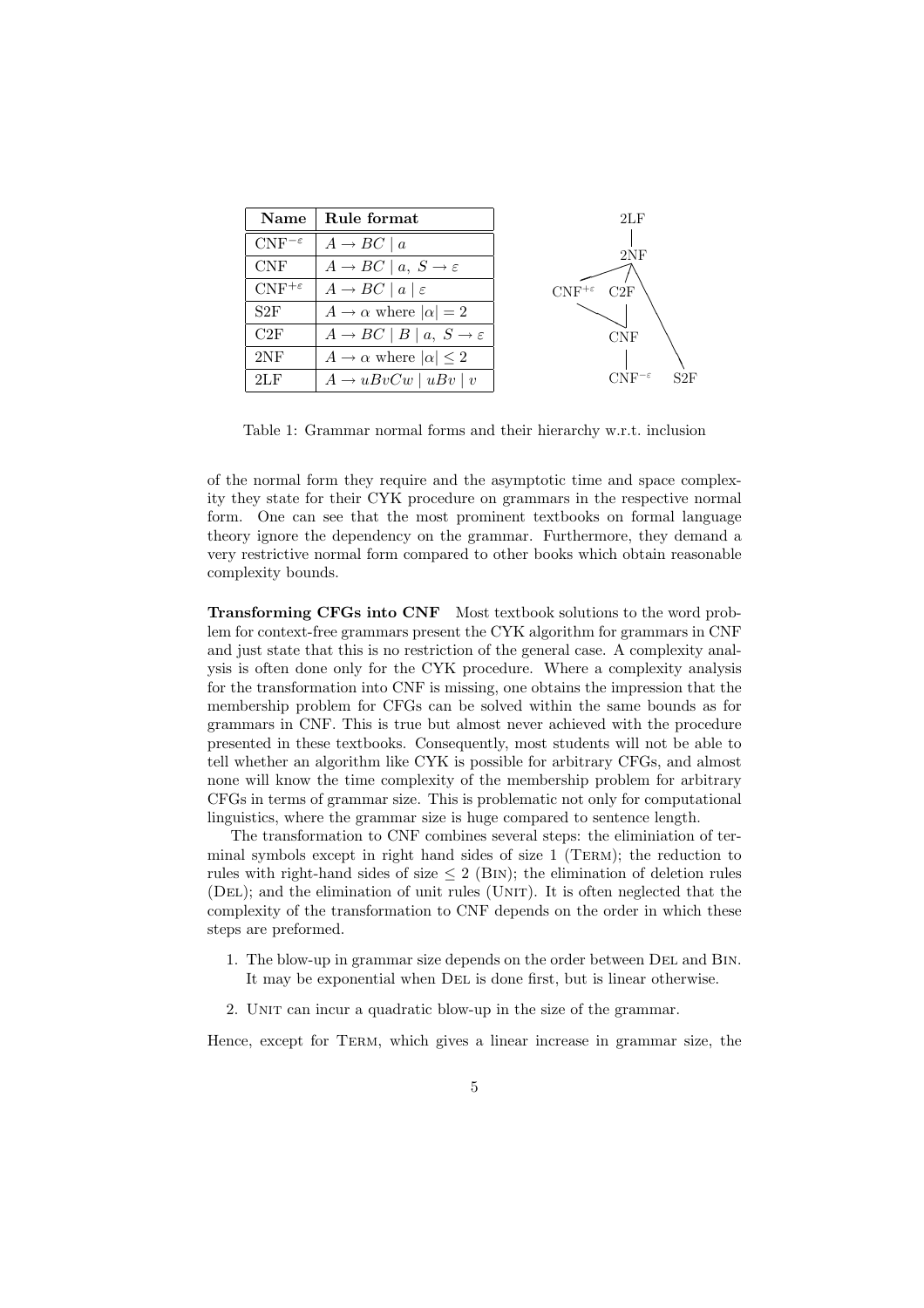| <b>Book</b>                  | Subject | Format               | Time                   | <b>Space</b>                |
|------------------------------|---------|----------------------|------------------------|-----------------------------|
| Aho/Ullman '72               | Pa      | <b>CNF</b>           | $ w ^3$                |                             |
| Hopcroft/Motwani/Ullman '01  | CT      | $CNF^{-\varepsilon}$ | $ w ^3$                |                             |
| Harrison '78                 | FL      | <b>CNF</b>           | $ w ^3$                | $ w ^2$                     |
| Naumann/Langer '94           | Pa      | $CNF^{-\varepsilon}$ | $ w ^3$                | $ w ^2$                     |
| Schöning '00                 | CT      | $CNF^{-\varepsilon}$ | $ w ^3$                |                             |
| Sippu/Soisalon-Soininen '88  | Pa      | C2F                  | $\ \cdot w ^3$<br> G   | $\cdot  w ^2$<br> N         |
| Wegener '93                  | CT      | $CNF^{-\varepsilon}$ | $ \cdot w ^3$<br> G    |                             |
| Lewis/Papadimitriou '98      | CT      | S2F                  | $\cdot  w ^3$<br>G     | $ w ^2$<br> N <br>$\bullet$ |
| $\rm Rich$ '07               | CT      | $CNF^{-\varepsilon}$ | $\cdot \,  w ^3$<br> G |                             |
| Autebert/Berstel/Boasson '97 | FL      | $CNF^{+\varepsilon}$ |                        |                             |

Subject: parsing (Pa), formal languages (FL), theory of computation (CT)  $G$  is the input grammar,  $N$  its nonterminal set, and  $w$  is the input word.

Table 2: Overview over variants of CYK, with complexity mentioned

order in which the single transformation steps are carried out should be: Bin  $\mapsto$  DEL  $\mapsto$  UNIT. This will yield a grammar of size  $\mathcal{O}(|G|^2)$ . Nevertheless, many textbooks choose a different order, namely  $DEL \rightarrow \overline{UNIT} \rightarrow \overline{B}IN$  which yields a grammar of size  $\mathcal{O}(2^{\lfloor 2|G|})$ . Even worse so, only few textbooks contain a rigorous complexity analysis of this transformation or a hint at its suboptimality.

Table 3 shows how the textbooks mentioned in Table 2 handle the transformation into the normal form that their CYK variant demands, i.e. the one listed in column "rule format" of Table 2. The last two columns give the asymptotic size of the resulting grammar and the fact whether or not the estimation is given in the textbook. Table 4 shows the asymptotic time complexity for the word problem that one obtains by combining their transformation to normal form with their corresponding version of CYK.

Which normal form to choose? All normal forms mentioned in Table 1 allow for a time complexity of CYK that is cubic in the size of the input word and linear in the size of the grammar. Therefore, the question which of the possible normal forms to choose ought to be determined by two factors: (i) complexity of the grammar transformation, in particular the size of the transformed grammar, and (ii) ease of presentation and proofs.

To simplify the discussion, we only consider grammars for  $\varepsilon$ -free languages, on which CNF and CNF<sup>-ε</sup>collapse. Simplicity of the grammar transformation and size of the resulting grammar would suggest to favour 2NF over C2F or CNF. The transformation to 2NF only needs step Bin with a linear increase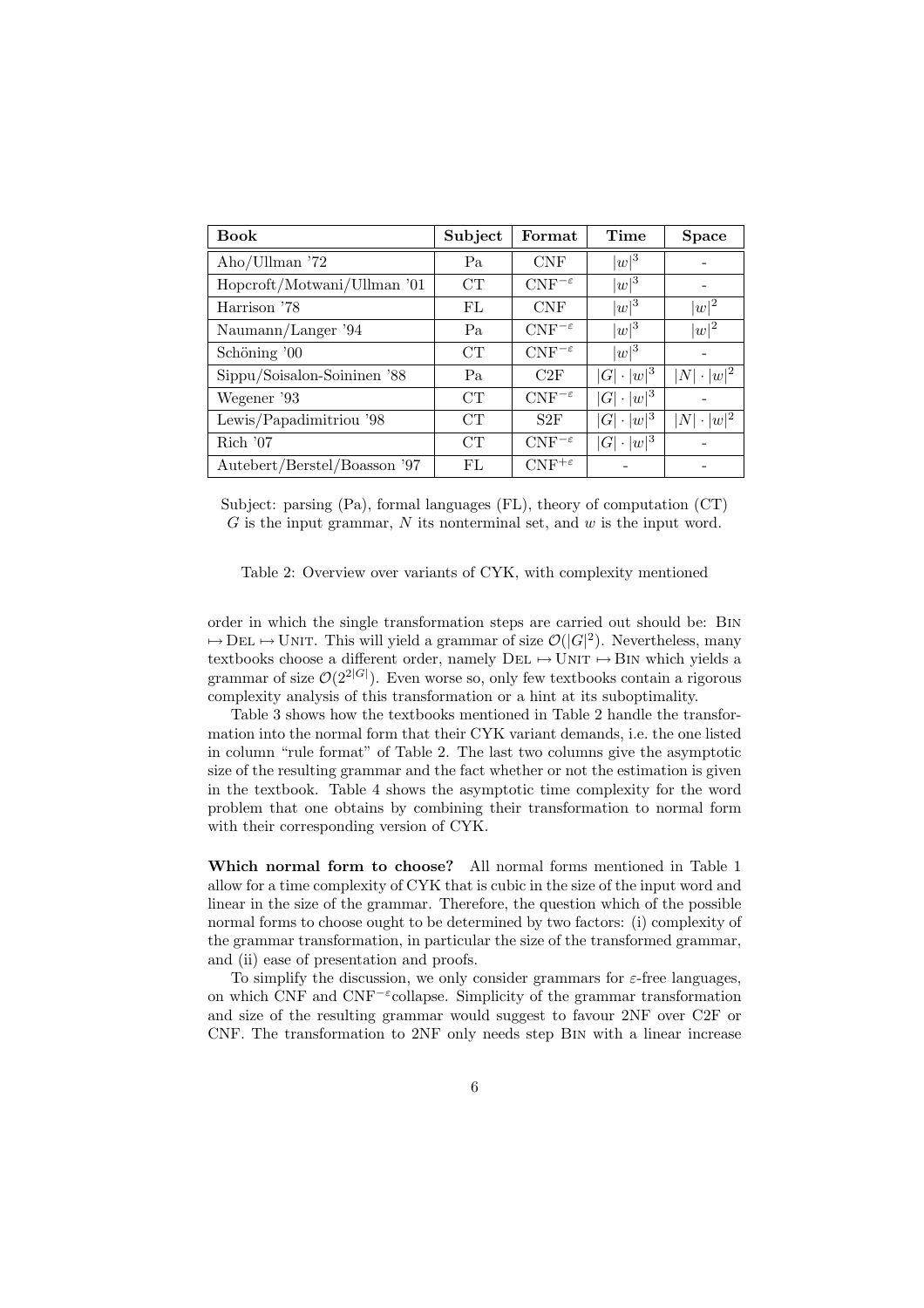| <b>Book</b>   | Target               | Method                                                                  | G'         | <b>Stated</b> |
|---------------|----------------------|-------------------------------------------------------------------------|------------|---------------|
| Aho e.a.      | <b>CNF</b>           | $DEL \mapsto UNIT \mapsto BIN \mapsto TERM$                             | $2^{2 G }$ |               |
| Hopcroft e.a. | $CNF^{-\varepsilon}$ | $Det \mapsto UNIT \mapsto TERM \mapsto BIN$                             | $2^{2 G }$ |               |
| Harrison      | <b>CNF</b>           | $Det \mapsto UNIT \mapsto TERM \mapsto BIN$                             | $2^2 G $   |               |
| Naumann e.a.  |                      | (refers to Aho e.a.)                                                    |            |               |
| Schöning      | $CNF^{-\varepsilon}$ | $Det \mapsto UNIT \mapsto TERM \mapsto BIN$                             | $2^{2 G }$ |               |
| Sippu e.a.    | C2F                  | $\text{Bin} \mapsto \text{Det}.$                                        | G          | $^{+}$        |
| Wegener       | $CNF^{-\varepsilon}$ | $TERM \rightarrow BIN \rightarrow DEL \rightarrow UNIT$                 | $ G ^2$    | $^{+}$        |
| Lewis e.a.    | S2F                  | $\text{Bin} \mapsto \text{DEL} \mapsto \text{UNIT}$                     | $ G ^3$    | $^{+}$        |
| Rich          | $CNF^{-\varepsilon}$ | $\text{Bin} \mapsto \text{DEL} \mapsto \text{UNIT} \mapsto \text{TERM}$ | $ G ^2$    | $^{+}$        |
| Autebert e.a. | $CNF^{+\varepsilon}$ | $TERM \mapsto BIN \mapsto UNIT$                                         | $ G ^2$    |               |
| This paper    | 2NF                  | <b>BIN</b>                                                              | lG         | $^{+}$        |

Wegener [22] gives  $\mathcal{O}(|V| \cdot |G|)$  as  $|G'|$ , but ignores that BIN increased V to size  $|G|$ .

Table 3: Transformation of CFG (with only useful symbols) into NF

in grammar size. The transformation to C2F needs the additional step Del, but is also linear, provided that Bin is executed before Del. Transformation to CNF affords the additional steps of UNIT and TERM. Step UNIT causes a quadratic inrease in grammar size and therefore ought to be omitted. Term can be achieved by a linear blow-up of the grammar, but has no real advantage for the complexity or presentation of CYK, so we prefer to omit it. Although 2LF is more liberal than 2NF, the latter is preferable since the transformation to 2NF is simpler to explain.

But what is the price to pay in terms of modifications of CYK or the proofs involved? Unit rules and deletion rules in the grammar seem to complicate the filling of the recognition table: in order to compute  $\mathcal{T}_v$ , one now has to consider splittings  $v = v_1v_2$  not only into *strict* subwords  $v_1, v_2$ , but also non-strict ones, say  $v_1 = \varepsilon, v_2 = v$ . Actually, a small modification of the original version of CYK suffices to accommodate for deletion and unit rules: just close the fields  $\mathcal{T}_v$  under the rule "if  $B \in \mathcal{T}_v$  and  $A \Rightarrow^* B$ , add A to  $\mathcal{T}_v$ ". This can be done efficiently, as shown by Sippu and Soisalon-Soininen [20] or below.

However, this is part of what is done in transformations to CNF as well: in order to eliminate deletion rules from a grammar, one computes the set of nullable nonterminals, and in order to eliminate unit rules, one computes the set of nonterminals that derive a given one [1, 7, 8]. But, rather than using these relations to transform the grammar to CNF, one can use them in the CYK algorithm directly and leave the (2NF) grammar unchanged. We think the explicit use of auxiliary information is better than an unnecessary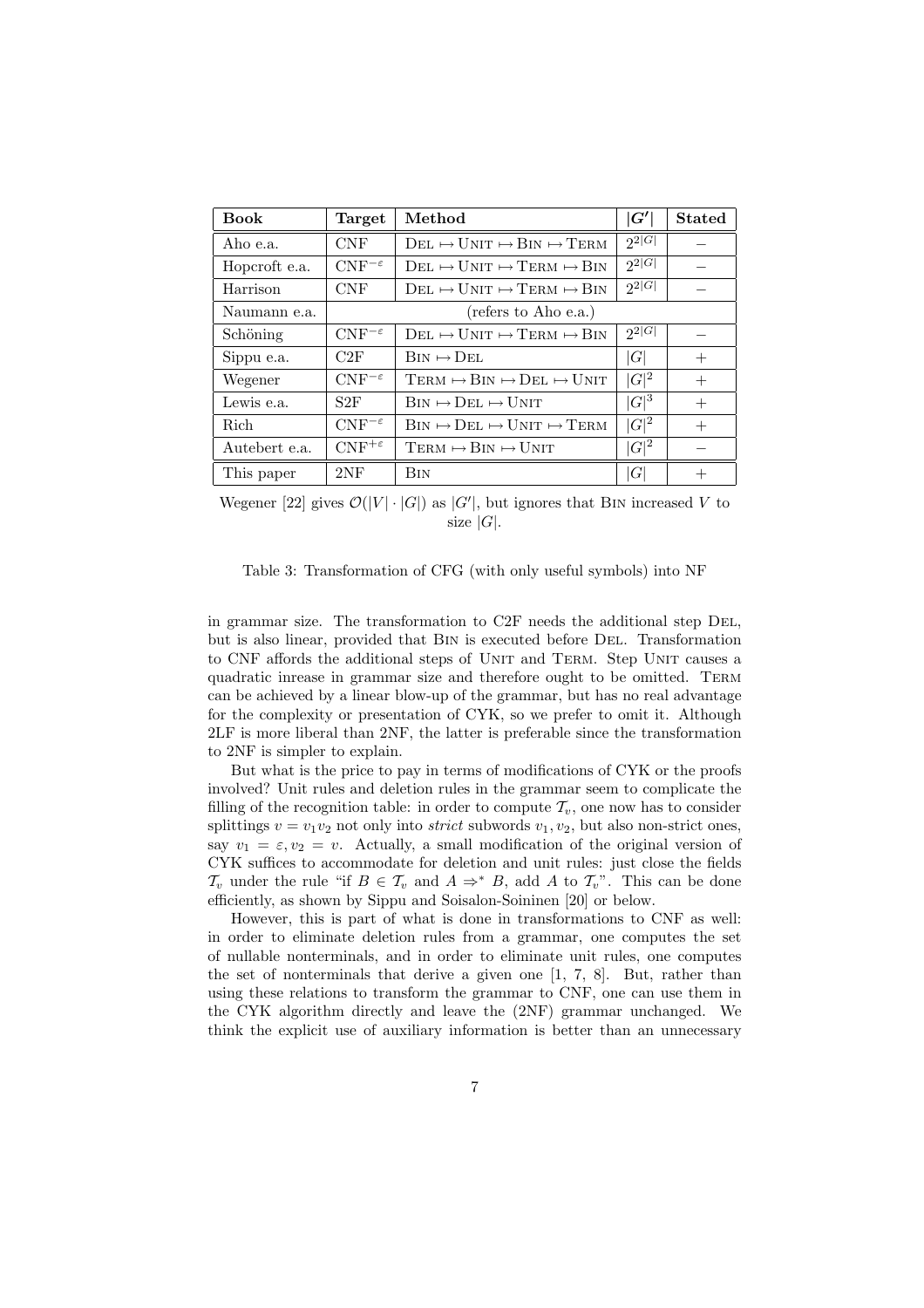| <b>Book</b>   | via                  | Time                 | <b>Stated</b> |
|---------------|----------------------|----------------------|---------------|
| Aho e.a.      | <b>CNF</b>           | $2^{2 G } \cdot n^3$ |               |
| Hopcroft e.a. | $CNF^{-\varepsilon}$ | $2^{2 G } \cdot n^3$ |               |
| Harrison      | <b>CNF</b>           | $2^{2 G } \cdot n^3$ |               |
| Naumann e.a.  | <b>CNF</b>           | $2^{2 G } \cdot n^3$ |               |
| Schöning      | $CNF^{-\varepsilon}$ | $2^{2 G } \cdot n^3$ |               |
| Sippu e.a.    | C2F                  | $ G  \cdot n^3$      | $^{+}$        |
| Wegener       | $CNF^{-\varepsilon}$ | $ G ^2\cdot n^3$     | $^{+}$        |
| Lewis e.a.    | S2F                  | $ G ^3 \cdot n^3$    | $^{+}$        |
| Rich          | $CNF^{-\varepsilon}$ | $ G ^2\cdot n^3$     |               |
| Autebert e.a. | $CNF^{+\varepsilon}$ | $ G ^2 \cdot n^3$    |               |
| This paper    | 2NF                  | $ G  \cdot n^3$      |               |

The last column states whether or not the overall time complexity is given.

Table 4: Upper complexity bounds for the word problem on arbitrary CFGs

transformation of input data.

In our opinion, the advantage of using 2NF or C2F over CNF in CYK is not reflected well in the literature. We are only aware of one textbook which presents the CYK algorithm for grammars in C2F, [20] – a specialised book on parsing – and a PhD thesis [14]. It seems to have been unnoticed so far that one can use even 2NF instead of C2F. We consider 2NF as an advantage over C2F, since not only unit rules, but also deletion rules are convenient in grammar writing; the latter are often used as a means to admit optional constituents. Furthermore, as we will show below, using 2NF does not compromise on the ease of presentation nor proof.

# 3 Preliminaries

Let  $\Sigma$  be a finite set, called the *alphabet*. A *letter* is an element of  $\Sigma$ , a *word* is a finite sequence of letters, and a *language* is a set of words.  $\Sigma^*$  is the set of all words over  $\Sigma$ , and  $\Sigma^+$  the set of all nonempty words. As usual,  $\varepsilon$  is used for the empty word, wv for the concatenation of the two words w and v, and |w| for the length of the word w, with  $|\varepsilon| = 0$ . For a word  $w = a_1 \dots a_n$  and positions  $1 \leq i \leq j \leq n$  we write  $w[i..j]$  for the subword  $a_i \dots a_j$  of w.

A context-free grammar (CFG) is a tuple  $G = (N, \Sigma, S, \rightarrow)$  s.t.

- $\Sigma$  is the finite alphabet or set of *terminals*:
- N is the finite non-empty set of *nonterminals*, s.t.  $N \cap \Sigma = \emptyset$ ;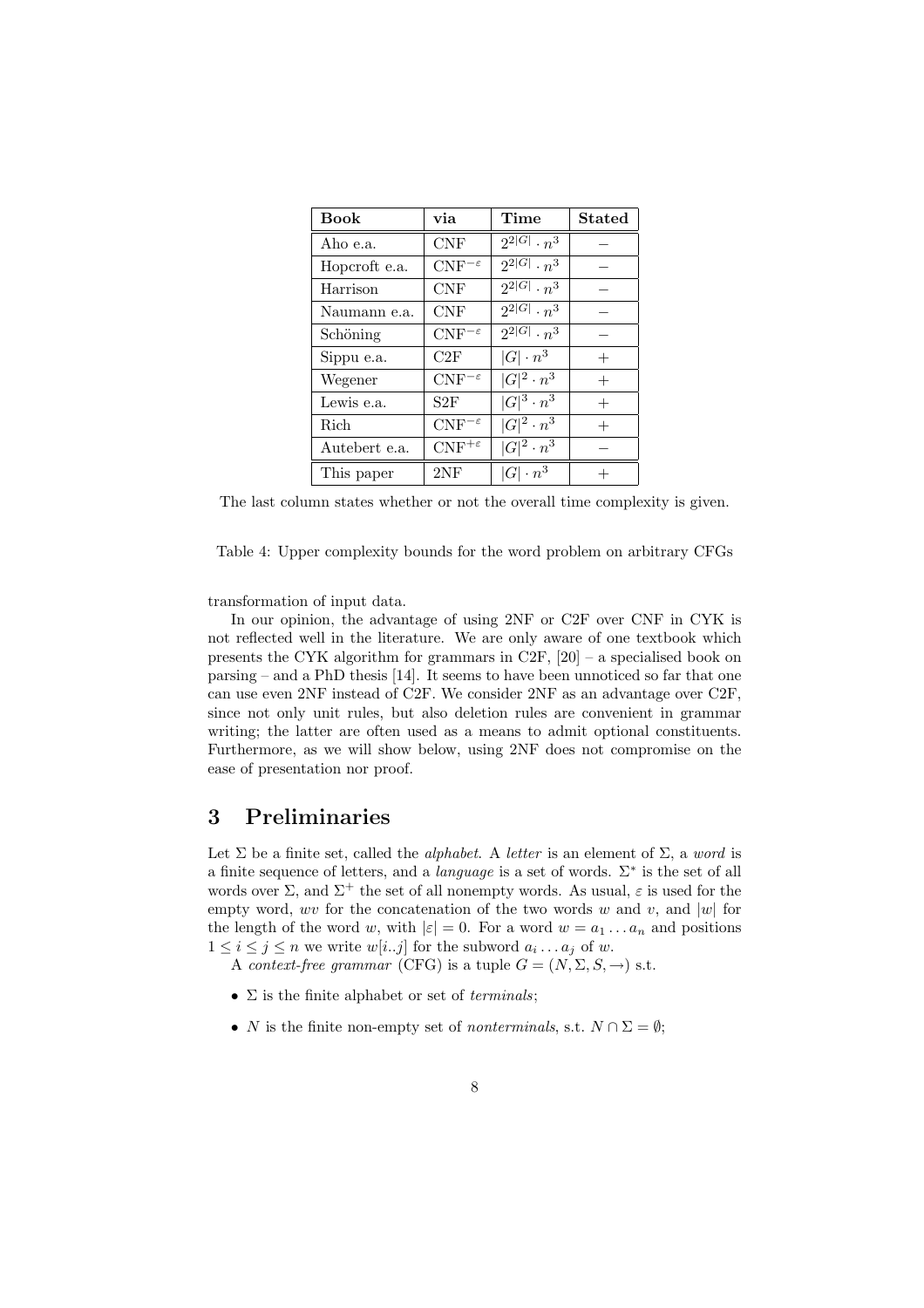- $S \in N$  is the *start symbol*;
- $\bullet \rightarrow \subseteq N \times (N \cup \Sigma)^*$  is a finite set of *rules*.

The set of all *symbols* of G is  $N \cup \Sigma$ , which will always be denoted by the letter  $V$  in the following. We will use uppercase letters like  $A, B, C$  to denote nonterminals, lowercase letters like  $a, b, c$  to denote terminal symbols, small letters like  $x, y, z$  to denote symbols, lowercase letters like  $u, v, w$  to denote words over  $\Sigma$ , and Greek lowercase letters  $\alpha, \beta, \gamma, \ldots$  for sentential forms, i.e. words over  $V$ . Henceforth we simply use *grammar* for context-free grammar.

A grammar can be represented by enlisting, for each nonterminal A, the right-hand sides  $\alpha$  of rules  $A \to \alpha$ . Thus, one measures the size of G by

$$
|G| \ := \ \sum_{A \in N} \sum_{A \to \alpha} |A\alpha|.
$$

We assume that each symbol occurs in some rule, so that  $|V| \in \mathcal{O}(|G|)$ .

The derivation relation  $\Rightarrow \subseteq V^+ \times V^*$  is defined such that for all  $\alpha, \beta \in V^*$ ,  $\alpha A\beta \Rightarrow \alpha \gamma \beta$  iff there is a rule  $A \rightarrow \gamma$ . The relations  $\Rightarrow^n, \Rightarrow^+$  and  $\Rightarrow^*$  are the n-fold iteration, the transitive closure, and the reflexive-transitive closure of  $\Rightarrow$ . respectively.

The language generated by G is  $L(G) := \{w \in \Sigma^* \mid S \Rightarrow^+ w\}$ . Two contextfree grammars  $G_1, G_2$  with the same terminal alphabet are *equivalent* if  $L(G_1)$  =  $L(G_2)$ .

**Definition 1.** A grammar  $G = (N, \Sigma, S, \rightarrow)$  is in binary normal form  $(2NF)$ if for all  $A \rightarrow \alpha$  we have  $|\alpha| \leq 2$ .

In our exposition of the CYK algorithm, a predicate on nonterminals and a relation between symbols of a grammar play an important role.

**Definition 2.** The set of nullable symbols of the grammar  $G = (N, \Sigma, S, \rightarrow)$  is

$$
\mathcal{E}_G := \{ A \mid A \in N, A \Rightarrow^+ \varepsilon \}
$$

and the unit relation of G is

$$
\mathcal{U}_G := \{ (A, y) \mid \exists \alpha, \beta \in \mathcal{E}_G^* \text{ with } A \to \alpha y \beta \}.
$$

## 4 The Word Problem for Context-Free Languages

We suggest the following algorithm to test, for a given grammar  $G$  and a given word w, whether or not  $w \in L(G)$ .

1. Preprocessing of the grammar.

- (a) Transformation of  $G$  into an equivalent  $G'$  in 2NF.
- (b) Computation of the set  $\mathcal{E}_{G'}$  of nullable symbols in  $G'$ .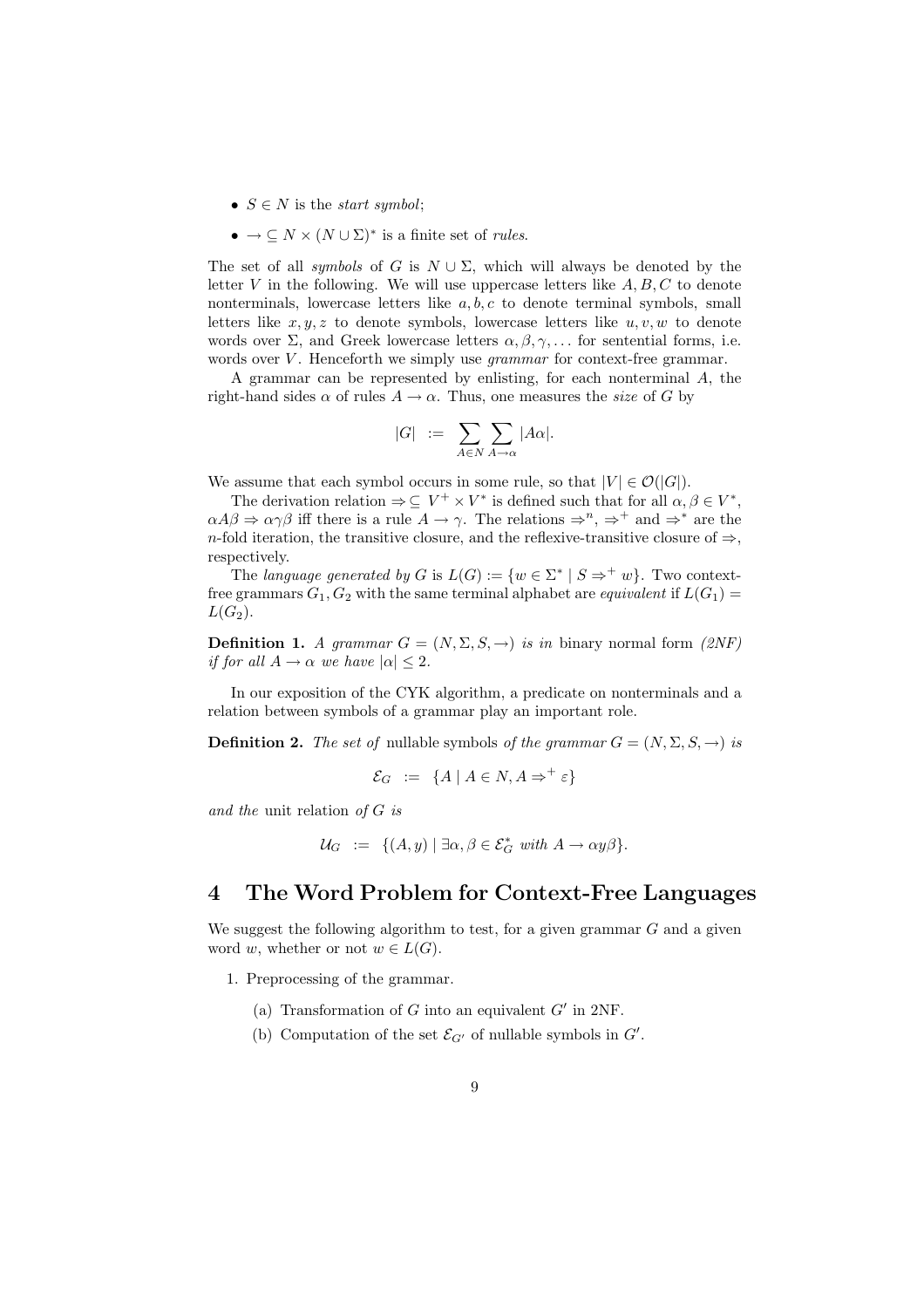- (c) Construction of the inverse unit relation  $\check{\mathcal{U}}_{G'}$  of  $G'$ .
- 2. Building the CYK table for w and  $(G', \check{\mathcal{U}}_{G'})$ .

Phase 2 applies a recognizer which is universal for grammars in 2NF with precomputed unit-relation. We now present the details and complexity analysis of this algorithm, and then apply it to an example in section 4.5.

#### 4.1 Transformation into 2NF

It is well-known that every grammar can be transformed into an equivalent one in CNF, applying the four transformations Term, Bin, Del, Unit mentioned in the introduction. Every grammar can be transformed into one in 2NF by just performing the step Bin.

**Lemma 1.** For every grammar  $G = (N, \Sigma, S, \rightarrow)$  there is an equivalent grammar  $G' = (N', \Sigma, S, \rightarrow')$  in 2NF computable in time  $\mathcal{O}(|G|)$ , such that  $|G'| =$  $\mathcal{O}(|G|), |N'| = \mathcal{O}(|G|).$ 

*Proof.* The transformation BIN replaces each rule  $A \to x_1 x_2 \cdots x_n$  with  $n > 2$  by the rules  $A \to x_1\langle x_2, \ldots, x_n \rangle$ ,  $\langle x_2, \ldots, x_n \rangle \to x_2\langle x_3, \ldots, x_n \rangle$ , ...,  $\langle x_{n-1}, x_n \rangle \to'$  $x_{n-1}x_n$ , abbreviating suffixes of length  $\geq 2$  by new symbols  $\langle x_i, \ldots, x_n \rangle \in N'.$ This can be carried out in a single pass through the grammar, and the number of new nonterminals is bounded by the size of  $G$ . The equivalence of  $G'$  and  $G$ can easily be shown by transforming derivations with  $G'$  into derivations with G and vice versa.  $\Box$ 

In fact,  $G'$  is a left-cover of G: any leftmost derivation with respect to  $G'$  is mapped to a leftmost derivation with respect to  $G$  by replacing applications of  $A \to x_1 \langle x_2, \ldots, x_n \rangle$  with applications of  $A \to x_1 x_2 \cdots x_n$  and omitting applications of  $\langle x_i, \ldots, x_n \rangle \rightarrow' x_i \langle x_{i+1}, \ldots, x_n \rangle$  and  $\langle x_{n-1}, x_n \rangle \rightarrow' x_{n-1}x_n$ .



Conversely, any leftmost derivation with  $G$  is obtained from a leftmost derivation of  $G'$  by this mapping (cf. Exercise 3.29, [1]). Note that transformations to C2F or CNF do not admit parses to be recovered by such a simple homomorphism between strings of rules.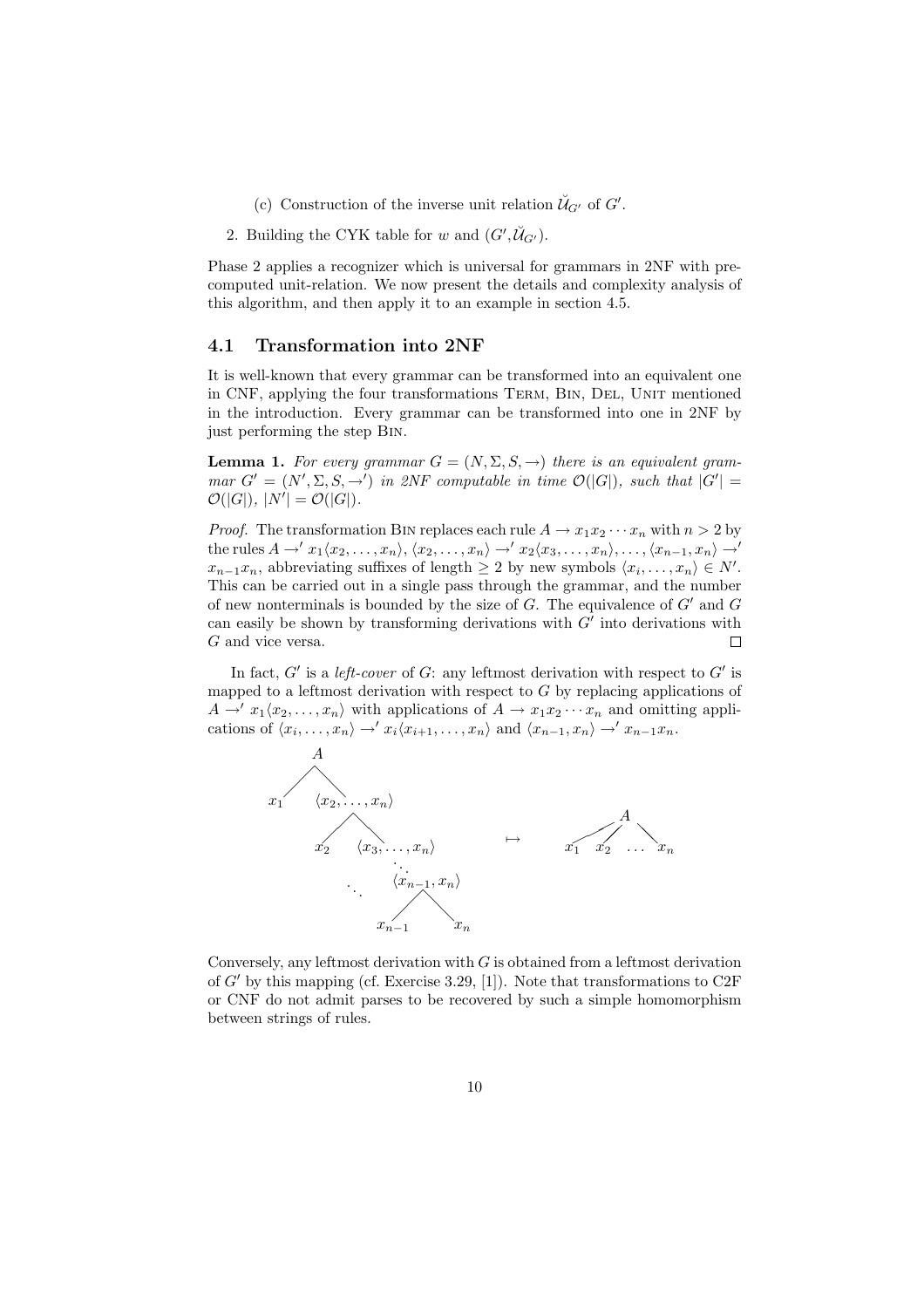#### 4.2 Precomputation of the Nullable Symbols

The following lemma gives an inductive characterisation of  $\mathcal{E}_G$ .

**Lemma 2.** Let  $G = (N, \Sigma, S, \rightarrow)$  be a grammar. Then  $\mathcal{E}_G = \mathcal{E}_{|N|}$  where

 $\mathcal{E}_0 \ := \ \{A \mid A \to \varepsilon\} \quad \text{and} \quad \mathcal{E}_{i+1} \ := \ \mathcal{E}_i \cup \{A \mid \exists \alpha \in \mathcal{E}_i^+ \ \text{with} \ A \to \alpha\}.$ 

*Proof.* (" $\supseteq$ ") By induction on *i*, one shows  $\mathcal{E}_i \subseteq \mathcal{E}_G$  for all *i*.

(" $\subseteq$ ") By definition,  $\mathcal{E}_i \subseteq \mathcal{E}_{i+1} \subseteq N$  for any i. As N is finite,  $\mathcal{E}_{|N|+1} = \mathcal{E}_{|N|}$ . To show  $\mathcal{E}_G \subseteq \mathcal{E}_{|N|}$ , prove by induction on n that  $A \Rightarrow^n \varepsilon$  implies  $A \in \mathcal{E}_{|N|}$ .

Lemma 2 suggests to construct  $\mathcal{E}_G$  by iteratively computing the  $\mathcal{E}_i$  until  $\mathcal{E}_{i+1} = \mathcal{E}_i$ . A naïve implementation of this idea can easily result in quadratic running time. However, it is possible to compute  $\mathcal{E}_G$  in time linear in the grammar, as mentioned by Harrison [7], Exercise 2 in Section 4.3, and Sippu e.a. [20], Theorem 4.14. Since this seems not to be well-known, we present in Fig. 2 an algorithm Nullable to do so for  $G$  in 2NF. It maintains a set todo which can be implemented as a list with insertion of an element and removal of the first one in constant time, and a set nullable which should be stored as a boolean array with constant access time.

Algorithm Nullable successively finds those nonterminals that can derive  $\varepsilon$ starting with those that derive it in one step and proceeding backwards through the rules. For this, the predecessors of a nonterminal  $B$ , i.e. all the nonterminals A such that B occurs on the right-hand side of a rule  $A \to \alpha$ , need to be accessible without searching through the entire grammar. The algorithm therefore starts by storing in an initially empty array occurs the set of all such A for each such  $B$ . This information is used to infer from the information that  $B$  is nullable, that A is also nullable, if A and B are linked through a rule  $A \rightarrow B$ . If they are linked through a rule  $A \rightarrow BC$  or  $A \rightarrow CB$  then this depends on whether or not  $C$  is nullable too. Hence, the array *occurs* actually holds for a rule of the form  $A \to B$  the nonterminal A, and for a rule of the form  $A \to BC$ or  $A \rightarrow CB$ , the pair  $\langle A, C \rangle$ . This is then used in order to avoid quadratic running time.

**Lemma 3.** For any grammar  $G = (N, \Sigma, S, \rightarrow)$  in 2NF, algorithm Nullable computes  $\mathcal{E}_G$  in time and space  $\mathcal{O}(|G|)$ .

*Proof.* Clearly, the four for-loop in lines 3–12 can be executed in time  $\mathcal{O}(|N|)$ , resp.  $\mathcal{O}(|G|)$ . For the while-loop note that no nonterminal B can be inserted into todo once it has been removed from it, because then it is on nullable. Hence, the while-loop can be executed at most  $|N|$  times. For each nonterminal  $B$ , the inner for-loop is executed a number of times that is given by the number of occurrences of  $B$  in the right-hand side of a rule. Since  $G$  is assumed to be in 2NF, the combined number of iterations between the outer while- and the inner for-loop is bounded by  $2 \cdot |G|$ . Furthermore, all the other instructions can be executed in constant time yielding an overall running time of  $\mathcal{O}(|G|)$ .

The space needed is  $\mathcal{O}(|N|)$  for the sets todo and nullable and  $\mathcal{O}(|G|)$  for the array *occurs*. Hence, it is bounded by  $\mathcal{O}(|G|)$ .  $\Box$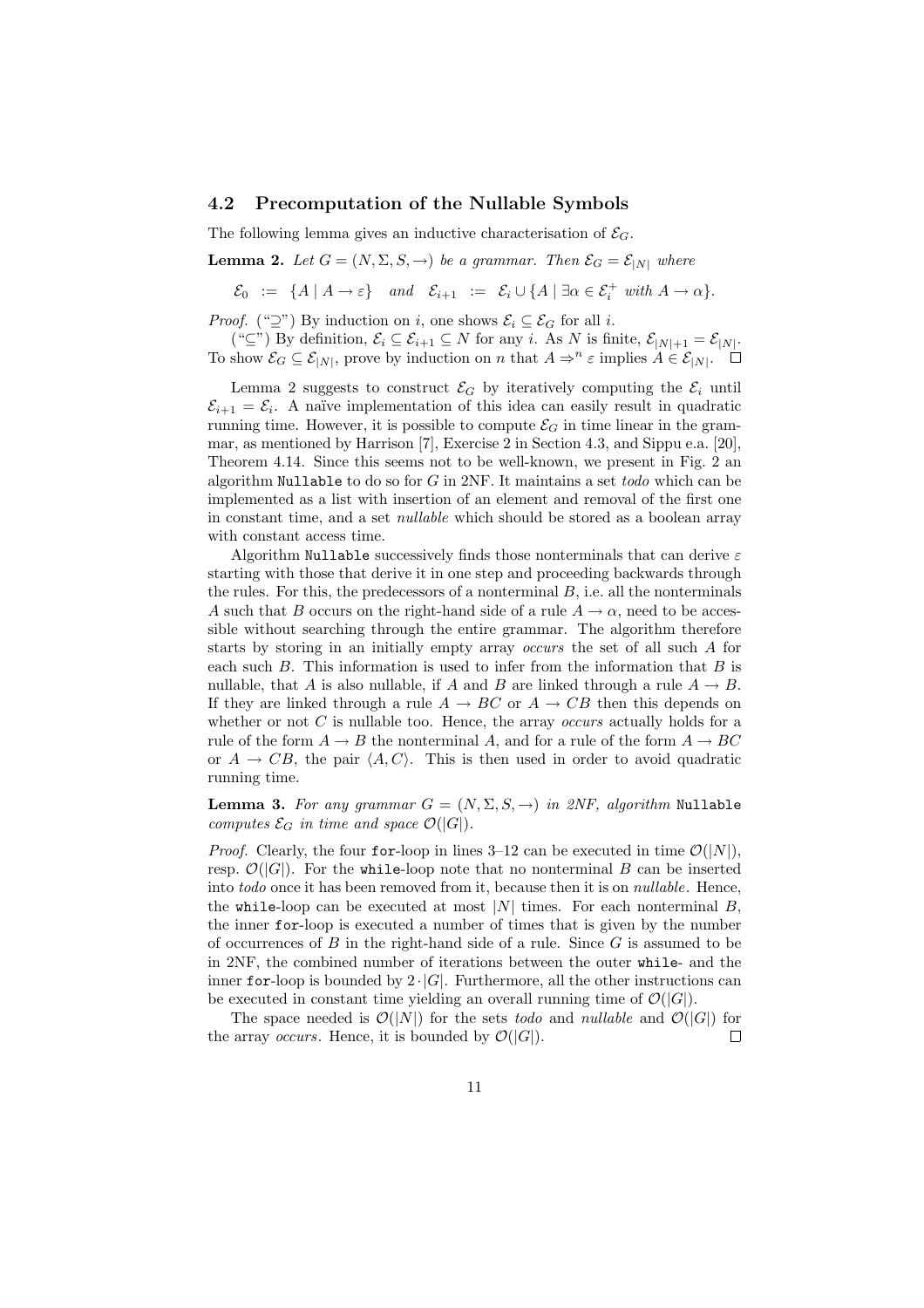input: a CFG  $G = (N, \Sigma, S, \rightarrow)$  in 2NF  $\texttt{Nullable}(G) =$ 1  $nullable := \emptyset$ 2  $todo := \emptyset$ 3 for all  $A \in N$  do 4  $occurs(A) := \emptyset$ 5 for all  $A \rightarrow B$  do 6  $occurs(B) := occurs(B) \cup \{A\}$ 7 for all  $A \rightarrow BC$  do 8  $occurs(B) := occurs(B) \cup \{ \langle A, C \rangle \}$ 9  $occurs(C) := occurs(C) \cup \{\langle A, B \rangle\}$ 10 for all  $A \rightarrow \varepsilon$  do 11  $nullable := nullable \cup \{A\}$ 12  $\text{todo} := \text{todo} \cup \{A\}$ 13 while  $todo \neq \emptyset$  do <sup>14</sup> remove some B from todo 15 for all  $A, \langle A, C \rangle \in occurs(B)$  with  $C \in nullable$  do 16 if  $A \notin nullable$  then 17  $nullable := nullable \cup \{A\}$ 18  $\text{todo} := \text{todo} \cup \{A\}$ 19 return *nullable* 

Figure 2: Algorithm Nullable for the linear-time computation of  $\mathcal{E}_G$ .

## 4.3 Constructing the Unit Relation

As a consequence of Lemma 3, we can also compute the unit relation efficiently: **Lemma 4.** Let G be a grammar in 2NF. The unit relation  $U_G$  and its inverse,

$$
\breve{\mathcal{U}}_G := \{ (y, A) \mid (A, y) \in \mathcal{U}_G \},
$$

can be computed in time and space  $\mathcal{O}(|G|)$ .

We view  $\breve{\mathcal{U}}_G$  as a relation on V and call  $\mathcal{I}_G = (V, \breve{\mathcal{U}}_G)$  the *inverse unit graph* of G.

*Proof.* According to Lemma 3,  $\mathcal{E}_G$  can be computed in time and space  $\mathcal{O}(|G|)$ . To construct  $\mathcal{I}_G$  in linear time and space, first add a node for every symbol in V. Then, for every rule  $A \to y$ ,  $A \to By$  and  $A \to yB$  with  $B \in \mathcal{E}_G$ , add the edge  $(y, A)$  to  $\mathcal{U}_G$ .  $\Box$ 

This gives us  $\check{\mathcal{U}}_G$  as a list of length  $\mathcal{O}(|G|)$ , generally with multiple entries. We can similarly output a list of length  $|V|$  of nodes y associated with a list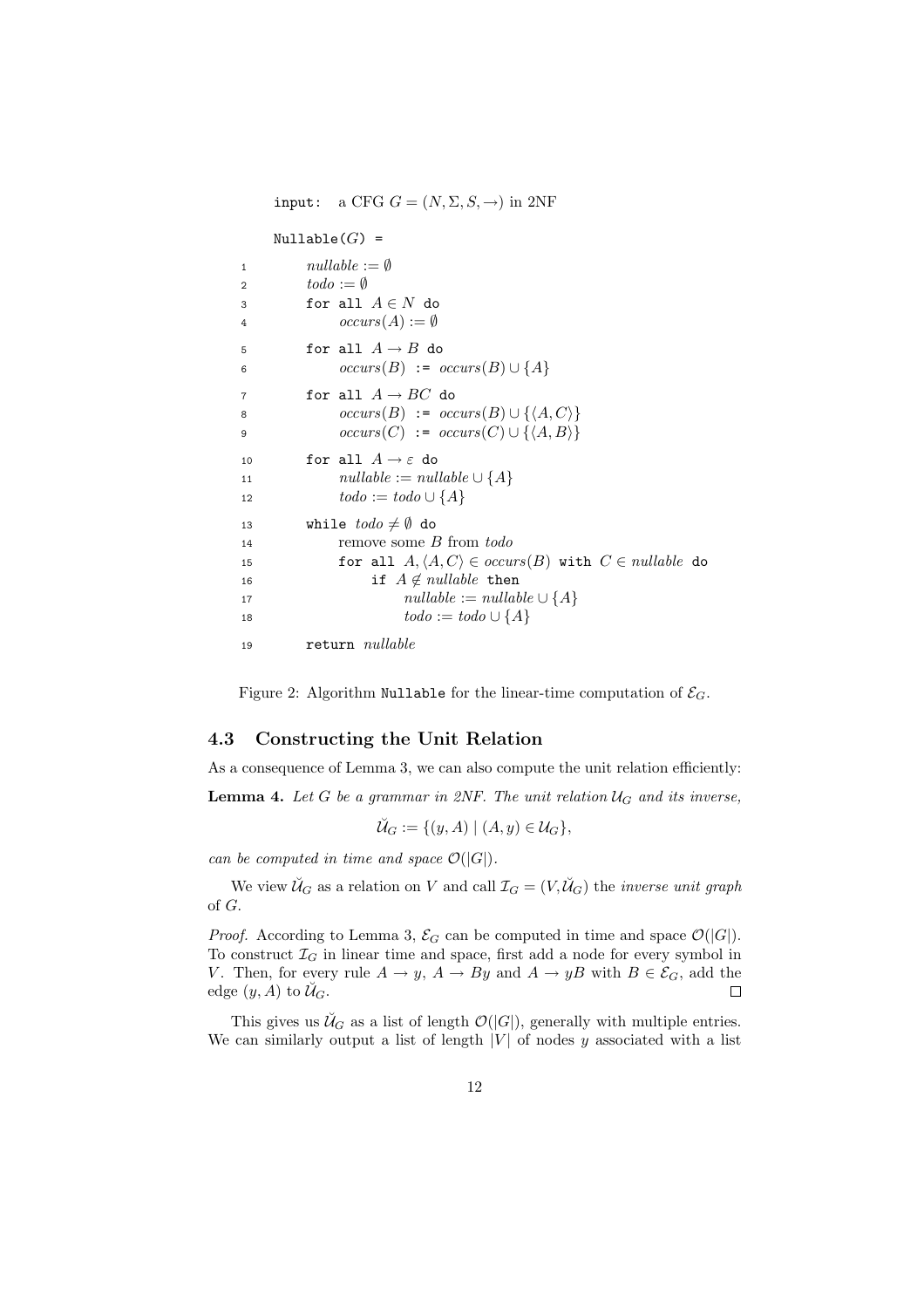of their  $U_G$ -predecessors  $A_1, \ldots, A_n$ , i.e. a representation of the graph  $\mathcal{I}_G$  as needed in Lemma 6 below. (We could, but need not remove duplicates in the given time and space bound.)

Algorithm CYK below will need, for a given set  $M$  of symbols, the set of all x such that there is a  $y \in M$  and  $x \Rightarrow^* y$ . We show that the restriction of  $\Rightarrow^*$ to  $V \times V$  is the reflexive-transitive closure  $\mathcal{U}_G^*$  of the unit relation of  $G$ .

**Lemma 5.** Let  $G = (N, \Sigma, S, \rightarrow)$  be a grammar. Then for all  $x, y \in V$  we have:  $x \Rightarrow^* y \text{ iff } (x, y) \in \mathcal{U}_G^*$ .

*Proof.* ("only if") Suppose  $x \Rightarrow^* y$ , i.e. there is an  $n \in \mathbb{N}$  with  $x \Rightarrow^n y$ . If  $n = 0$ , then  $(x, y) \in \mathcal{U}_G^*$  because  $\mathcal{U}_G^*$  is reflexive. If  $n > 0$ , there is  $x \to \gamma$  with  $\gamma \Rightarrow^{n-1} y$ . Since y is a single symbol,  $\gamma = \alpha z \beta$  for suitable  $\alpha, \beta, z$  such that  $z \in V$ ,  $z \Rightarrow^{n_1} y$  and  $\alpha \beta \Rightarrow^{n_2} \varepsilon$  for some  $n_1, n_2$  with  $1 \leq n_1 + n_2 < n$ . By induction hypothesis we have  $(z, y) \in \mathcal{U}_{G}^*$ , and by Lemma  $2, \alpha \beta \in \mathcal{E}_{G}^*$ . But then  $(x, z) \in \mathcal{U}_G \subseteq \mathcal{U}_G^*$ , and since  $\mathcal{U}_G^*$  is transitive,  $(x, y) \in \mathcal{U}_G^*$ .

("if") Since  $\mathcal{U}_{G}^{*}$  is the (w.r.t.  $\subseteq$ ) least reflexive and transitive relation that subsumes  $\mathcal{U}_G$ , we only need to show that  $\Rightarrow^*$  subsumes  $\mathcal{U}_G$ . But when  $(x, y) \in$  $\mathcal{U}_G$ , there are  $\alpha, \beta \in \mathcal{E}_G^*$  such that  $x \to \alpha y \beta$ , and then  $x \Rightarrow^* y$  since  $\alpha \beta \Rightarrow^* \varepsilon$ .

It follows that for any  $M \subseteq V$ , the set of all  $x \in V$  which derive some element of M, is just  $\{x \mid \exists y \in M, (x, y) \in \mathcal{U}_G^*\}$  and hence equals

$$
\breve{\mathcal{U}}^*_{G}(M) := \{ x \mid \exists y \in M, (y, x) \in \breve{\mathcal{U}}^*_{G} \}.
$$

To compute such sets efficiently, we do not build the relation  $\check{\mathcal{U}}_G^*$ , which can be quadratic in the size of  $\mathcal{U}_G$  and G, but use the inverse unit graph:

**Lemma 6.** Let  $G$  be a grammar in  $2NF$  with symbol set  $V$ . Given its inverse unit graph  $\mathcal{I}_G$ , the set  $\check{\mathcal{U}}^*_{G}(M)$  can be computed in time and space  $\mathcal{O}(|G|)$ , for any  $M \subseteq V$ .

*Proof.*  $\check{\mathcal{U}}^*_{G}(M)$  consists of all nodes  $x \in V$  that are reachable in  $\mathcal{I}_G$  from some node  $y \in M$ . The set of all nodes in a graph reachable from a given set of nodes can be computed in time and space  $\mathcal{O}(n + m)$  where n is the number of all nodes and m the number of all edges. This simply uses depth- or breadth-first search [5]. Hence,  $\check{\mathcal{U}}^*_{G}(M)$  can be computed in time and space  $\mathcal{O}(|V| + |\mathcal{U}_G|) =$  $\mathcal{O}(|G|)$ .

Clearly, one could drop the assumption that  $\mathcal{I}_G$  be given, as it can be constructed from G in time and space  $\mathcal{O}(|G|)$ . However, since we will need to compute  $\check{\mathcal{U}}^*_{G}(M)$  for several M, it is advisable to construct  $\mathcal{I}_G$  once and for all at the beginning only.

#### 4.4 Building the CYK Table

The membership problem for a context-free grammar  $G = (N, \Sigma, S, \rightarrow)$ , i.e. to determine for words  $w \in \Sigma^*$  whether  $S \Rightarrow^+ w$  or not, generalizes naturally to the computation of the sets  $\{x \mid x \in V, x \Rightarrow^* v\}$  of all symbols of G that derive  $v$ , for all subwords  $v$  of  $w$ . These sets can be constructed inductively.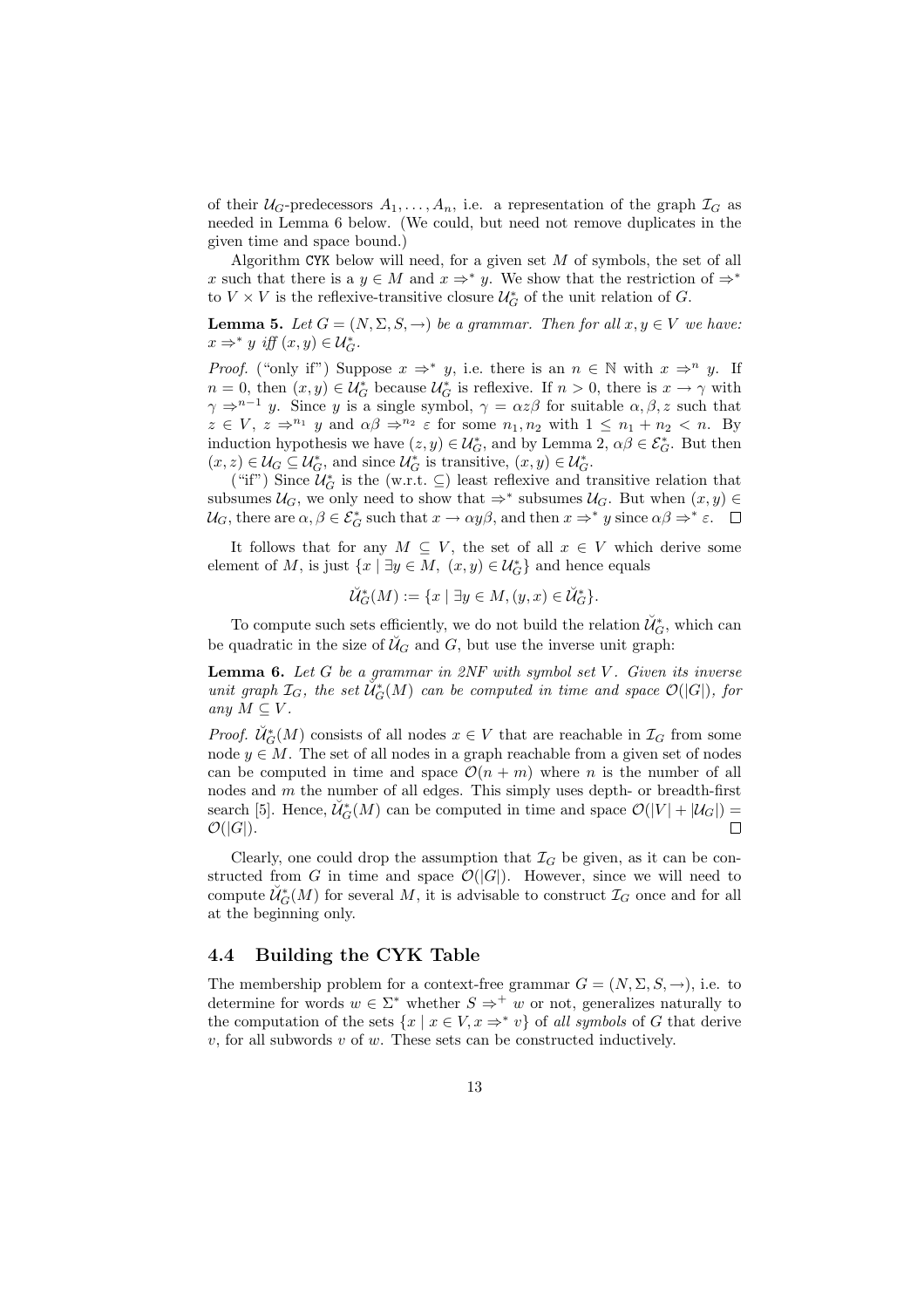**Theorem 7.** Let  $G = (N, \Sigma, S, \rightarrow)$  be a grammar in 2NF,  $(V, \check{U}_G)$  its inverse unit graph, and  $w \in \Sigma^+$ . Then for any  $x \in V$  and any non-empty subword v of w we have  $x \Rightarrow^* v$  iff  $x \in \mathcal{T}_v$ , where the sets  $\mathcal{T}_v$  and the auxiliary sets  $\mathcal{T}'_v$  are defined by

$$
\mathcal{T}'_v := \begin{cases} \{v\}, & if |v| = 1 \\ \{A \mid \exists v_1, v_2 \in \Sigma^+, \exists z_1 \in \mathcal{T}_{v_1}, \exists z_2 \in \mathcal{T}_{v_2} \text{ with} \\ v = v_1 v_2, A \to z_1 z_2 \}, & else \end{cases}
$$

 $\mathcal{T}_v \;\;:=\;\; \breve{\mathcal{U}}_G^*(\mathcal{T}_{v}').$ 

*Proof.* ("if") We prove this by induction on |v|. Suppose  $x \in \mathcal{T}_v$ . Then there is a  $y \in \mathcal{T}'_v$  s.t.  $(x, y) \in \mathcal{U}^*_{G}$ , and by Lemma 5,  $x \Rightarrow^* y$ .

Suppose  $|v| = 1$ . By the definition of  $\mathcal{T}'_v$  we have  $y = v$  which immediately yields  $x \Rightarrow^* v$ .

Now suppose  $|v| \geq 2$ . Then  $y \in \mathcal{T}'_v$  is only possible if there is a splitting  $v = v_1v_2$  of v into two non-empty subwords and a rule  $x \to z_1z_2$  such that  $z_1 \in \mathcal{T}_{v_1}$  and  $z_2 \in \mathcal{T}_{v_2}$ . Hence, the hypothesis yields  $z_1 \Rightarrow^* v_1$  and  $z_2 \Rightarrow^* v_2$ . But then we have  $x \Rightarrow^* y \Rightarrow z_1 z_2 \Rightarrow^* v_1 z_2 \Rightarrow^* v_1 v_2 = v$ .

("only if") Suppose  $x \Rightarrow^* v$ . There is  $n \geq 0$  such that  $x \Rightarrow^n v$ . By induction on *n*, we show that  $x \in \mathcal{T}_v$ . The base case of  $n = 0$  means  $x = v$ , and in particular  $|v| = 1$  since  $x \in V$ . But then  $x \in \mathcal{T}'_v$  and, hence,  $x \in \mathcal{T}_v$ .

Now suppose that  $n > 0$ . Since G is 2NF and  $v \neq \varepsilon$ , the first rule applied in the derivation is of the form (i)  $x \to y$  with  $y \in V$ , or (ii)  $x \to y_1y_2$  with y<sub>1</sub>, y<sub>2</sub> ∈ V. In case (i), we have  $y \Rightarrow^{n-1} v$ , and hence  $y \in \mathcal{T}_v$  by hypothesis. Since  $\mathcal{T}_v$  is closed under the inverse of  $\mathcal{U}_G$ , we also have  $x \in \mathcal{T}_v$ .

In case (ii), the derivation is of the form  $x \Rightarrow y_1y_2 \Rightarrow^{n-1} v$ . Then there is a splitting  $v = v_1v_2$  of v such that  $y_1 \Rightarrow^{m_1} v_1$  and  $y_2 \Rightarrow^{m_2} v_2$  with  $m_1, m_2 < n$ . If  $v_1 = \varepsilon$  then  $v_2 \neq \varepsilon$  and we have  $y_2 \in \mathcal{T}_{v_2}$  by the hypothesis, and  $x \Rightarrow y_1y_2 \Rightarrow^* y_2$ . Hence, by Lemma 5,  $(x, y_2) \in \mathcal{U}_G^*$  and, since  $\mathcal{T}_{v_2}$  is closed under the inverse of  $\mathcal{U}_G^*$ , also  $x \in \mathcal{T}_{v_2} = \mathcal{T}_v$ . Equally, if  $v_2 = \varepsilon$  then  $v_1 \neq \varepsilon$  and  $y_1 \in \mathcal{T}_{v_1}$  by hypothesis, which also yields  $x \in \mathcal{T}_{v_1} = \mathcal{T}_v$ . If  $v_1, v_2$  both differ from  $\varepsilon$ , we get  $y_1 \in \mathcal{T}_{v_1}$  and  $y_2 \in \mathcal{T}_{v_2}$  both from the hypothesis and therefore  $x \in \mathcal{T}'_v$  which entails  $x \in \mathcal{T}_v$ .  $\Box$ 

Algorithm CYK in Fig. 3 contains an implementation of the procedure that is implicitly given in Thm. 7. It computes, on a G in 2NF and a word  $w = a_1 \cdots a_n$ of length n, for each  $1 \leq i \leq j \leq n$  the set  $\mathcal{T}_{a_i \cdots a_j}$  of Theorem 7, which is here called  $\mathcal{T}_{i,j}$ . These are stored in an array of size  $n^2$ , with a boolean array of size  $|N|$  as entries, plus a terminal in the fields on the main diagonal. Initially, all fields in the boolean arrays are set to false. Algorithm CYK assumes the inverse unit graph  $\mathcal{I}_G$  to have been computed already.

<sup>&</sup>lt;sup>2</sup>Note that if a subword v occurs several times in w, computing and storing  $\mathcal{T}_v$  for each occurrence  $(i, j)$  separately wastes some time and space. There may be applications where it pays off to implement  $\mathcal T$  as an array indexed by subwords.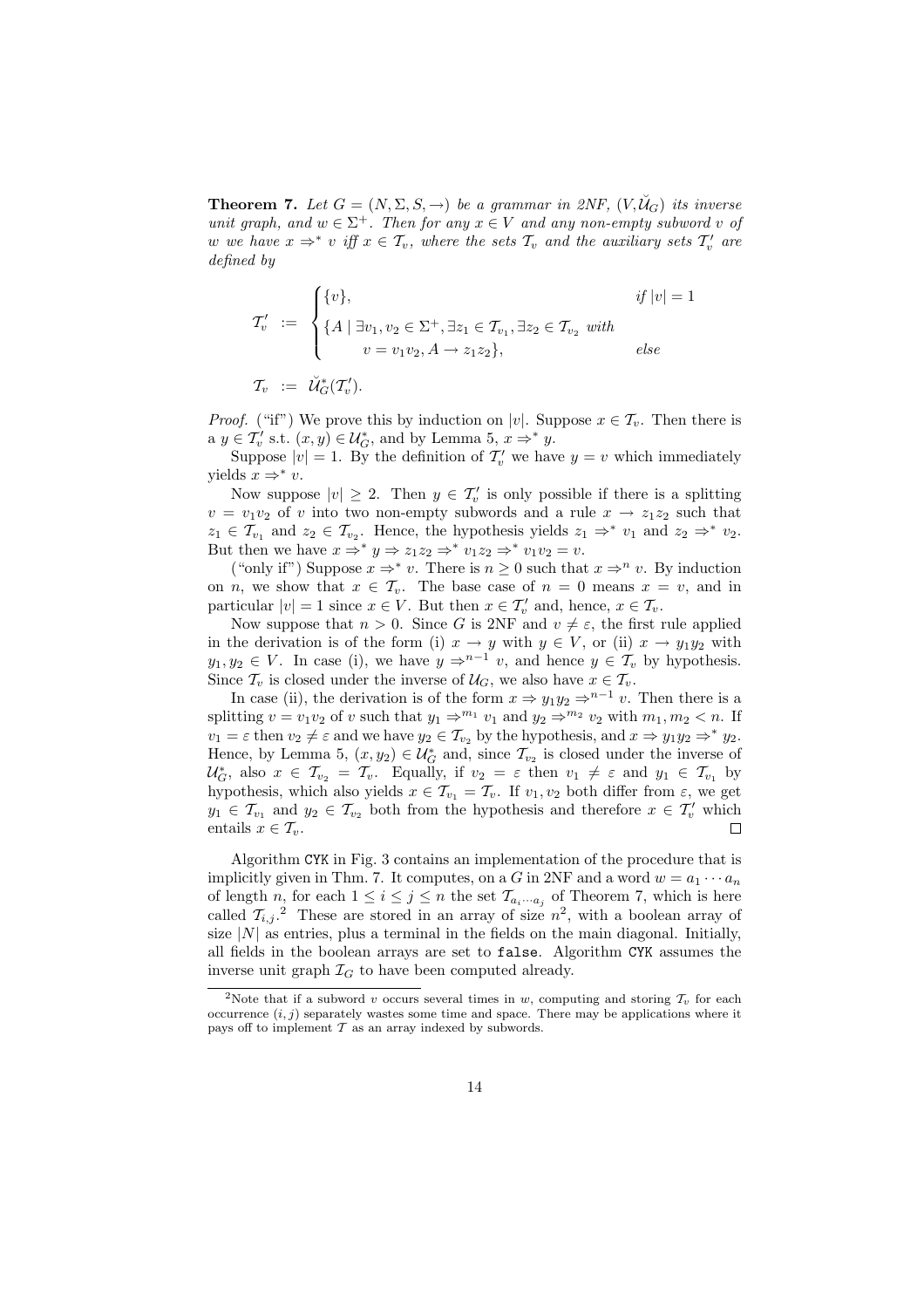input: a CFG  $G = (N, \Sigma, S, \rightarrow)$  in 2NF, its graph  $(V, \breve{\mathcal{U}}_G)$ , a word  $w = a_1 \dots a_n \in \Sigma^+$ 

 $CYK(G,\breve{U}_G,w)$  =

| $\mathbf{1}$   | for $i=1,\ldots,n$ do                                                          |
|----------------|--------------------------------------------------------------------------------|
| $\overline{2}$ | $\mathcal{T}_{i.i} := \check{\mathcal{U}}_{G}^*(\{a_i\})$                      |
| 3              | for $j = 2, \ldots, n$ do                                                      |
| $\overline{4}$ | for $i = j - 1, , 1$ do                                                        |
| 5              | $T'_{i,j} := \emptyset$                                                        |
| 6              | for $h = i, \ldots, j - 1$ do                                                  |
| $\overline{7}$ | for all $A \rightarrow yz$                                                     |
| 8              | if $y \in \mathcal{T}_{i,h}$ and $z \in \mathcal{T}_{h+1,j}$ then              |
| 9              | $T'_{i,j} := T'_{i,j} \cup \{A\}$                                              |
| 10             | $\mathcal{T}_{i,j} := \check{\mathcal{U}}^*_{\mathcal{C}}(\mathcal{T}'_{i,j})$ |
| 11             | if $S \in T_{1,n}$ then return yes else return no                              |

Figure 3: Algorithm CYK for the word problem of CFG in 2NF.

Note that algorithm CYK only differs minimally from most textbook versions of CYK, e.g. [8, 7]: these do not close the table entries under  $\check{\mathcal{U}}^*_{G}$  as done here in lines 2 and 10. Also note that CYK presupposes the input word  $w$  to be nonempty. The case of the input  $\varepsilon$  can – as with all other CYK versions – easily be dealt with separately since  $\mathcal{E}_G$  needs to be computed anyway and  $\varepsilon \in L(G)$  iff  $S \in \mathcal{E}_G$ .

**Lemma 8.** Given a grammar  $G = (N, \Sigma, S, \rightarrow)$  in 2NF, its graph  $\mathcal{I}_G$  and a word  $w \in \Sigma^+$ , Algorithm CYK decides in time  $\mathcal{O}(|G| \cdot |w|^3)$  and space  $\mathcal{O}(|G| \cdot |w|^2)$ whether or not  $w \in L(G)$ .

*Proof.* The for-loop in lines 1–2 takes time  $\mathcal{O}(|w| \cdot |G|)$ . The inner loop in lines 7–9 is executed  $\mathcal{O}(|w|^3)$  times, each iteration taking  $\mathcal{O}(|G|)$  steps, and each step being executed in constant time. Line 10 is executed  $\mathcal{O}(|w|^2)$  times, taking  $\mathcal{O}(|G|)$  steps for each execution according to Lemma 6. This amounts to  $\mathcal{O}(|w| \cdot |G| + |G| \cdot |w|^3 + |G| \cdot |w|^2) = \mathcal{O}(|G| \cdot |w|^3)$  altogether.

The space needed to store  $\mathcal T$  is  $\mathcal O(|w|^2\cdot|N|)$  and the one to compute  $\breve{\mathcal U}_G^*(\mathcal T_{i,j})$ is  $\mathcal{O}(|G|)$ . Hence, we need space  $\mathcal{O}(\max\{|w|^2 \cdot |N|, |G|\}) \leq \mathcal{O}(|w|^2 \cdot |G|)$  altogether.  $\Box$ 

Lemma 8 expects  $G$  to be in 2NF and  $\mathcal{I}_G$  given already. Solving the word problem for arbitrary context-free grammars requires the transformation and precomputation to be done beforehand.

Corollary 9. The word problem for context-free grammars G and words of length n can be solved in time  $\mathcal{O}(|G| \cdot n^3)$  and space  $\mathcal{O}(|G| \cdot n^2)$ .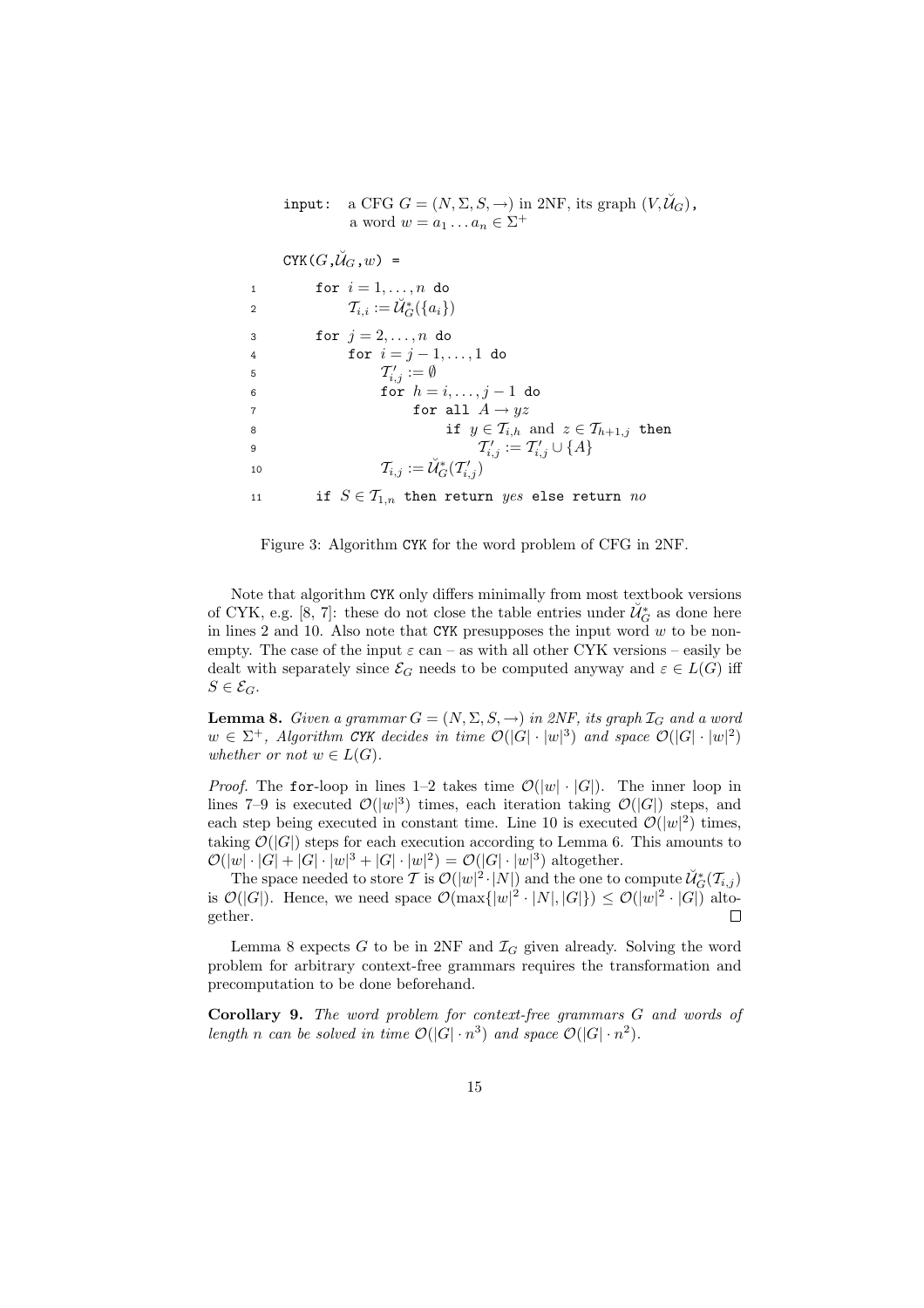*Proof.* First, transform G into an equivalent G' in 2NF with  $|G'| = \mathcal{O}(|G|)$ . By Lemma 1, this can be done in time and space  $\mathcal{O}(|G|)$ . Then, compute the set of nullable nonterminals and the inverse unit graph for  $G'$  in time and space  $\mathcal{O}(|G'|)$  according to Lemma 2 and Lemma 4. Finally, execute CYK in time  $\mathcal{O}(|G'|\cdot n^3)$  and space  $\mathcal{O}(|G'|\cdot n^2)$  according to Lemma 8.

Since  $|G'|$  is  $\mathcal{O}(|G|)$ , this yields an asymptotic running time of  $\mathcal{O}(|G| \cdot n^3)$ and a space consumption of  $\mathcal{O}(|G| \cdot n^2)$ .  $\Box$ 

#### 4.5 An Example

We finish this section by executing the entire procedure on the following example grammar G over the alphabet  $\Sigma = \{a, b, 0, 1, (,) , +, *\}.$ 

$$
E \to T \mid E + T
$$
  
\n
$$
T \to F \mid T * F
$$
  
\n
$$
F \to aI \mid bI \mid (E)
$$
  
\n
$$
I \to 0I \mid 1I \mid \varepsilon
$$

This is a standard example with  $L(G)$  being the set of arithmetic expressions over the regular set of identifiers  $(a \cup b)(0 \cup 1)^*$ . This example (in slightly modified form) can also be found in the standard text-book by Hopcroft e.a. [8], where it is used to illustrate the transformation into CNF. Note that G has 4 nonterminals, 10 rules, and is of size 29.

First we need to transform  $G$  into 2NF by introducing new nonterminals  $X$ , Y, Z for the right-hand sides that are larger than 2 symbols. The result is the following grammar  $G'$  with symbol set  $V$ .

$$
\begin{array}{rcl}\nE & \to & T \mid EX \\
T & \to & F \mid TY \\
F & \to & aI \mid bI \mid (Z \\
I & \to & 0I \mid 1I \mid \varepsilon\n\end{array}\n\qquad\n\begin{array}{rcl}\nX & \to & +T \\
Y & \to & *F \\
Z & \to & E\n\end{array}
$$

It has 7 nonterminals, 13 rules, and is of size 35. Since most textbook versions of CYK would require  $G$  to have been transformed into CNF, we state the corresponding figures for the resulting CNF grammar without presenting it explicitly. If it is obtained in the order  $DEL \rightarrow UNIT \rightarrow TERM \rightarrow BIN$ , then the result has 15 nonterminals, 33 rules, and is of size 83.

It is easy to see that only I is nullable, i.e.  $\mathcal{E}_{G'} = \{I\}$ . In order to be able to compute  $\check{\mathcal{U}}^*_{G}(M)$  for any  $M \subseteq V$  we first determine the unit relation.

$$
\mathcal{U}_{G'} = \{ (E, T), (T, F), (F, a), (F, b), (I, 0), (I, 1) \}
$$

Hence, we have, for instance

$$
\begin{array}{rcl}\n\breve{\mathcal{U}}_{G'}^*(\{a\}) & = & \{a, E, T, F\} \\
\breve{\mathcal{U}}_{G'}^*(\{b\}) & = & \{b, E, T, F\} \\
\breve{\mathcal{U}}_{G'}^*(\{b\}) & = & \{b, E, T, F\} \\
\breve{\mathcal{U}}_{G'}^*(\{0\}) & = & \{0, I\} \\
\end{array}\n\qquad\n\begin{array}{rcl}\n\breve{\mathcal{U}}_{G'}^*(\{F\}) & = & \{F, T, E\} \\
\breve{\mathcal{U}}_{G'}^*(\{I\}) & = & \{I\}\n\end{array}
$$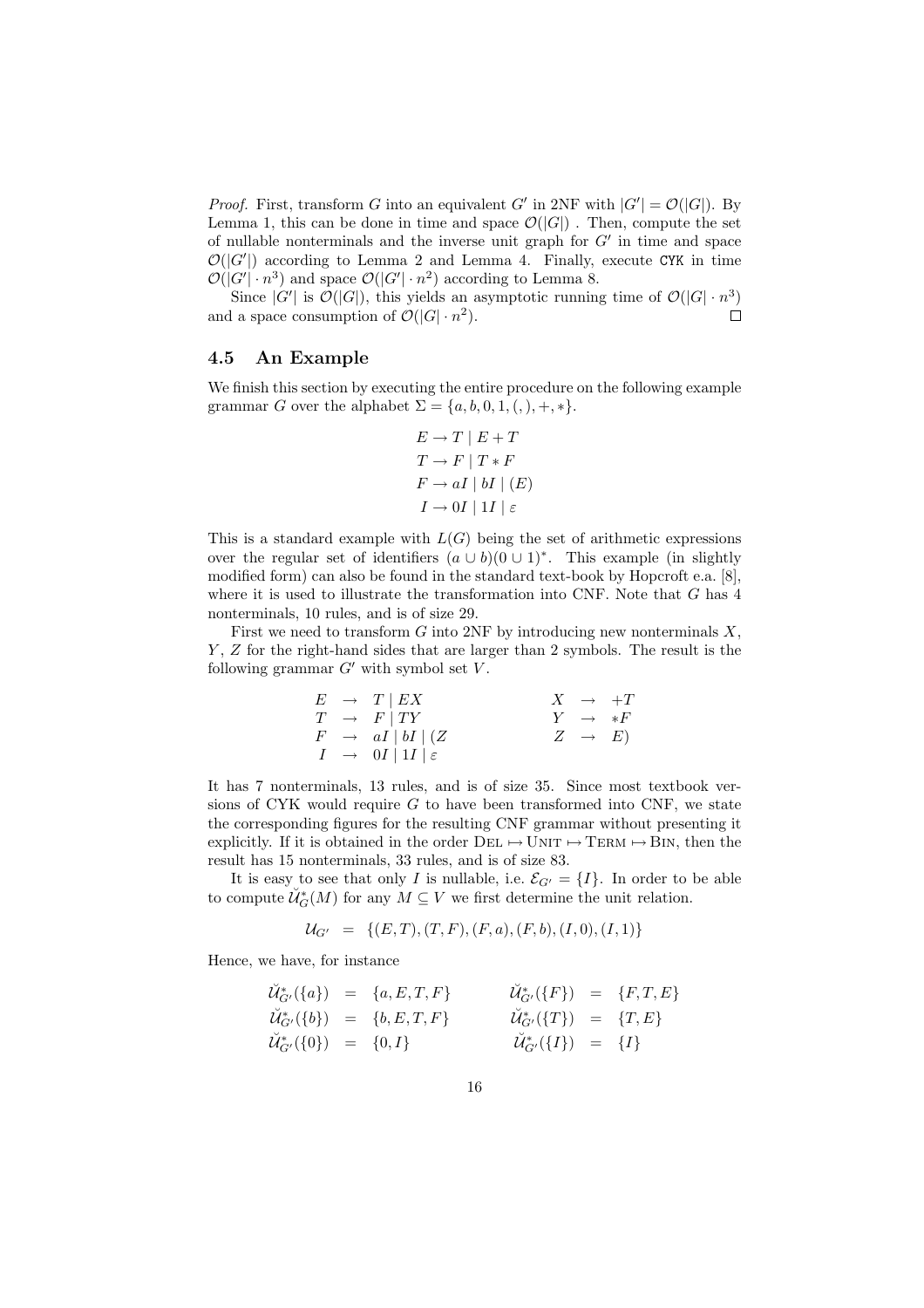

Figure 4: An example run of algorithm CYK.

etc.

To finish the example, consider the word  $w = (a0 + b) * a$ . Executing CYK on w creates the table depicted in Fig. 4. It is to be understood as follows. A nonterminal  $A$  in the bottom half of an entry at row  $i$  and column  $j$  belongs to  $\mathcal{T}'_v$  for  $v = w[i..j]$ . Hence, it is in there because of a rule of the form  $A \to yz$ such that y and z occur at certain positions in the same row to the left and in the same column below. A nonterminal in the top half of the entry belongs to  $\mathcal{T}_{v} \setminus \mathcal{T}'_{v}$ , i.e. it is in there because it is a predecessor in  $\mathcal{U}_{G}^{*}$  of some nonterminal from the bottom half. Hence, the entire entry represents  $\mathcal{T}_v$ . The bottom halves of the entries on the main diagonal always form the input word when read from top-left to bottom-right.

### 4.6 Parsing with CYK

The CYK recognition algorithm can be turned into a parser either by constructing parse trees from the recognition table or by inserting trees rather than nonterminals into the table. We only discuss how to construct parse trees from the table, leaving aside the question of space-efficient structure sharing for a table holding trees.

In the case of CYK for grammars in CNF, define a function  $extract(A, i, j)$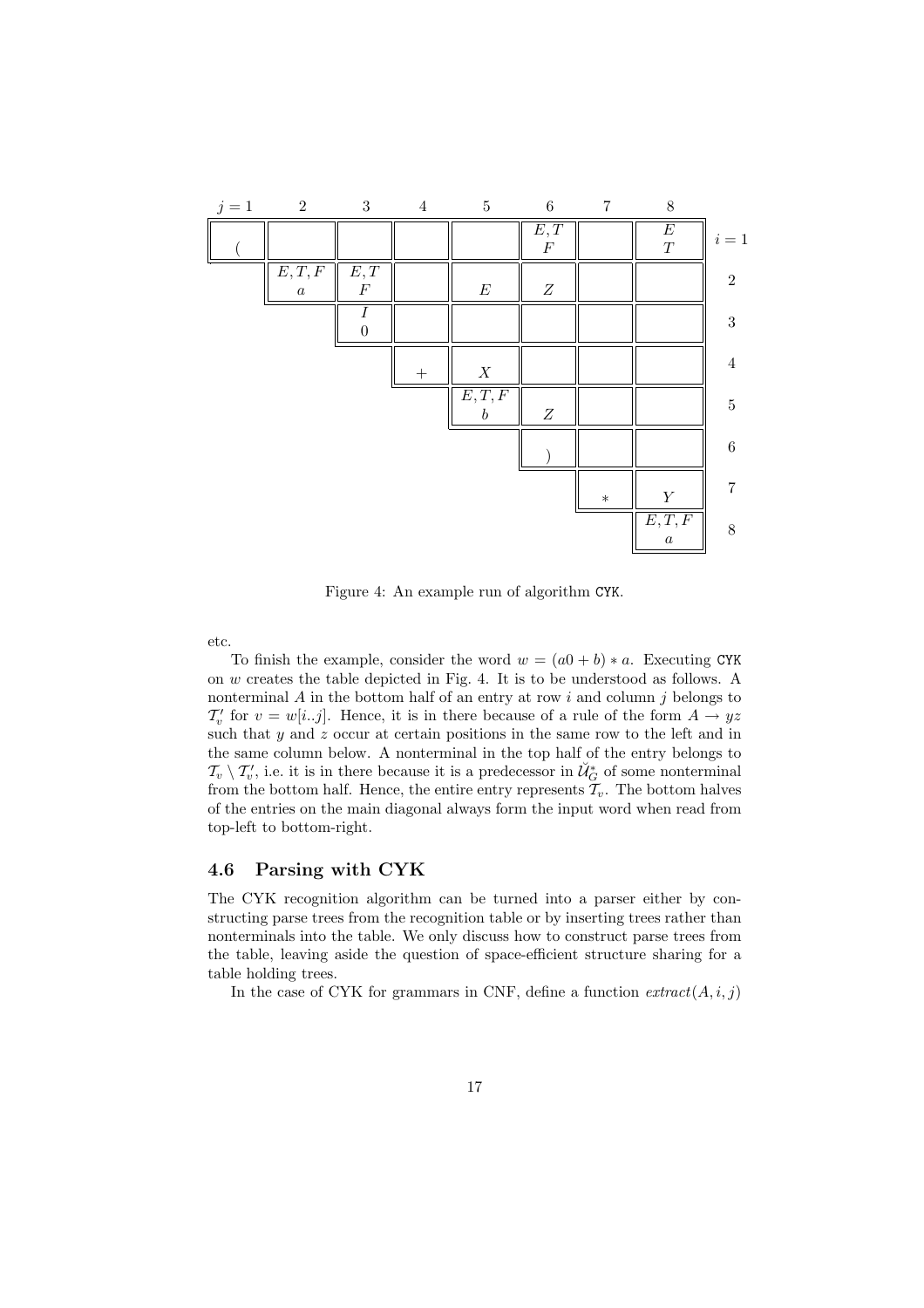that returns for  $A \in \mathcal{T}_{i,j}$  the trees with root labelled A and yield  $a_i \cdots a_j$  by

$$
extract(A, i, j) = \begin{cases} \{A(a_i) \mid A \to a_i\} & \text{if } i = j \\ \{A(s, t) \mid A \to BC, i \le h < j, \\ s \in extract(B, i, h), \\ t \in extract(C, h + 1, j)\} & \text{if } i < j, \end{cases}
$$

where  $A(s,t)$  is the tree with root labelled A and immediate subtrees s and t. Since grammars in CNF are acyclic (i.e.  $A \Rightarrow^+ A$  does not occur), the number of parse trees of a given  $w$  is finite, and all possible parse trees can be obtained from the table in finitely many steps.

Our CYK uses grammars in 2NF, which may be cyclic and hence may have inputs with infinitely many parses. We adapt the tree extraction algorithm so that it returns a finite number of "essentially different" analyses. First, for  $x \in \mathcal{T}'_{i,j}$  an auxiliary function  $extract'(x, i, j)$  returns trees with yield  $a_i \cdots a_j$ and root labelled x, which are leaves in case  $i = j$  or branch at the root to two subtrees, each having a nonempty yield. Then, for  $A \in \mathcal{T}_{i,j}$ ,  $extract(A, i, j)$ extends such trees by adding a root labelled A on top, if  $A \Rightarrow^{+} x$ :

$$
extract(A, i, j) = \{A(t) \mid x \in T'_{i,j}, t \in extract'(x, i, j), A \in \check{U}^+_G(\{x\})\}
$$

$$
\cup extract'(A, i, j)
$$

$$
if i = j
$$

$$
extract'(x, i, j) = \begin{cases} \{x\} & \text{if } i = j \\ \{x(s, t) \mid x \to yz, i \le h < j, \\ s \in extract(y, i, h), \\ t \in extract(z, h + 1, j)\} & \text{if } i < j. \end{cases}
$$

Using *extract*, we consider all derivations  $A \Rightarrow^+ x$  as inessential variants of each other and represent them as a unary branch. Since these branches generally do not correspond to grammar rules  $A \rightarrow x$ , the extracted trees are not parse trees in the strict sense. If the grammar is acyclic, we can turn them into parse trees: in this case, for each  $(A, x) \in \mathcal{U}_G^+$ , there are only finitely many derivations  $A \Rightarrow^{+} x$ , so their parse trees can be precomputed and  $extract(A, i, j)$  would put them on top of the trees returned by  $extract'(x, i, j)$ . If the grammar is cyclic, we can still precompute the finite number of derivations  $A \Rightarrow^+ x$  which have no subderivations  $B \Rightarrow^+ B$ , and by using them in  $extract(A, i, j)$ , we would obtain a finite set of "canonical" parse trees. In this way, we get a correct but incomplete parser. (Note that the missing parse trees with subderivations  $B \Rightarrow^+ B$  also get lost if we turn the grammar into CNF.)

Suppose CYK is used with a 2NF grammar  $G'$  for a given grammar  $G$  and a word w. Since  $G'$  is a left-cover of G by Lemma 1, it is easy to recover w's parse trees with respect to  $G$  from those for  $G'$  obtained by CYK. One just has to undo the transformation of  $k$ -ary branching rules to binary branching ones on the trees, i.e. apply the covering homomorphism on left parses. In this way, the finitely many "canonical" parse trees with respect to  $G'$  can be transformed into parse trees with respect to  $G$ . If  $G'$  is acyclic, this gives a complete parser for G.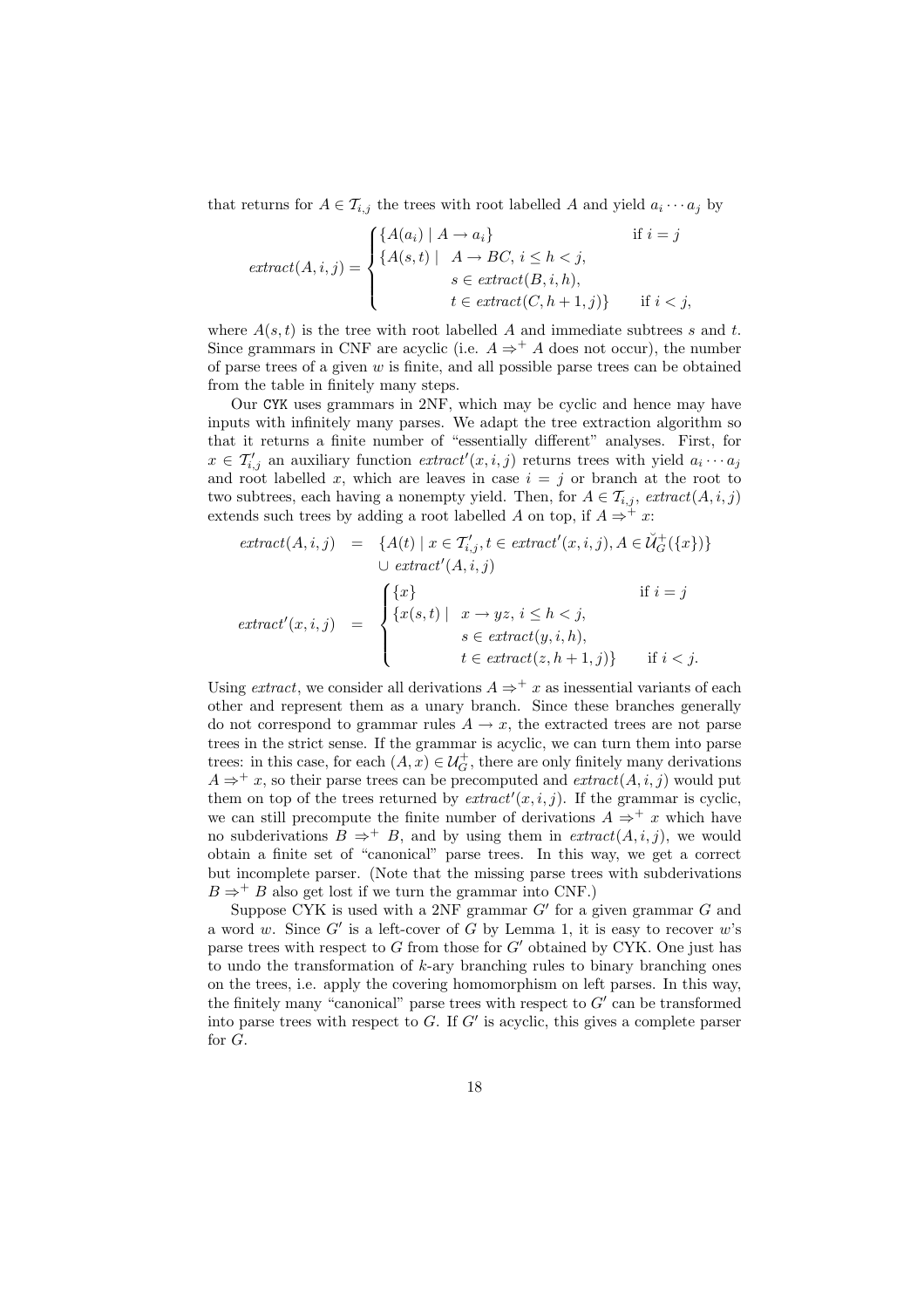# 5 Conclusion

Teaching CYK with pretransformation into 2NF The variant of CYK we propose here is not more difficult to present than those in the standard textbooks. The precomputations that this CYK version requires need to be done in the textbook versions as well where they are part of the grammar transformation: the computation of the nullable symbols is necessary for step DEL; the construction of the inverse unit graph could also be used to implement step Unit. We believe that using these relations explicitly in the CYK algorithm is better from a learning point of view than to use them in order to transform the grammar. By using them in the algorithm one cannot do the Bin- and Deltransformations in the wrong order and automatically avoids an exponential blowup of the grammar. Moreover, it emphasises the fact that the computation of such relations is a necessary means to solving the membership problem, and it will therefore make it easier for students to remember it.

On the other hand, one may argue that the essence of CYK is the dynamic programming technique and that therefore the actual algorithm should not contain computation steps which obfuscate the view onto that technique. However, our algorithm CYK only differs in two lines (the closure steps in lines 2 and 9) from those that work on CNF input.

As shown in the introduction, many textbooks ignore the complexity of the normal form transformation or ignore the dependency of CYK's complexity on the size of the input grammar. We believe that this is wrong in cases where the blow-up in the grammar is suboptimal. It is obviously possible to present our variant of CYK without the complexity analyses. If this is done, then using the 2NF variant bears two distinct advantages over the CNF variant: (1) It does not contain hidden obstacles like the dependency of the blow-up on the order in which the pretransformation steps are done. (2) Since the CNF transformation comes with an at least quadratic blow-up in grammar size, one may be inclined to think that the complexity of the word problem for arbitrary CFGs is at least quadratic in the grammar size. The 2NF variant does not give this impression.

Finally, note that in the previous two sections we have presented one way of presenting this variant of CYK. The essentials are easily seen to be the 2NF transformation, the computation of the nullable symbols, the linear time and space algorithm for computing the predecessors w.r.t.  $\Rightarrow^*$ , and algorithm CYK. The correctness proofs are of course not essential in order to obtain an efficient procedure. They can be left out, as is done in many textbooks.

A tool is available that is meant to support teaching this variant of CYK<sup>3</sup> . It visualises the entire procedure presented here on arbitrary input context-free grammars. In particular, it shows simulations of the computation of the nullable symbols, the inverse chain relation, and the filling of the CYK table.

Avoiding normal forms at all We have argued for omitting the grammar transformation steps TERM, UNIT and DEL in favour of precomputed auxiliary

<sup>3</sup>http://www.tcs.ifi.lmu.de/SeeYK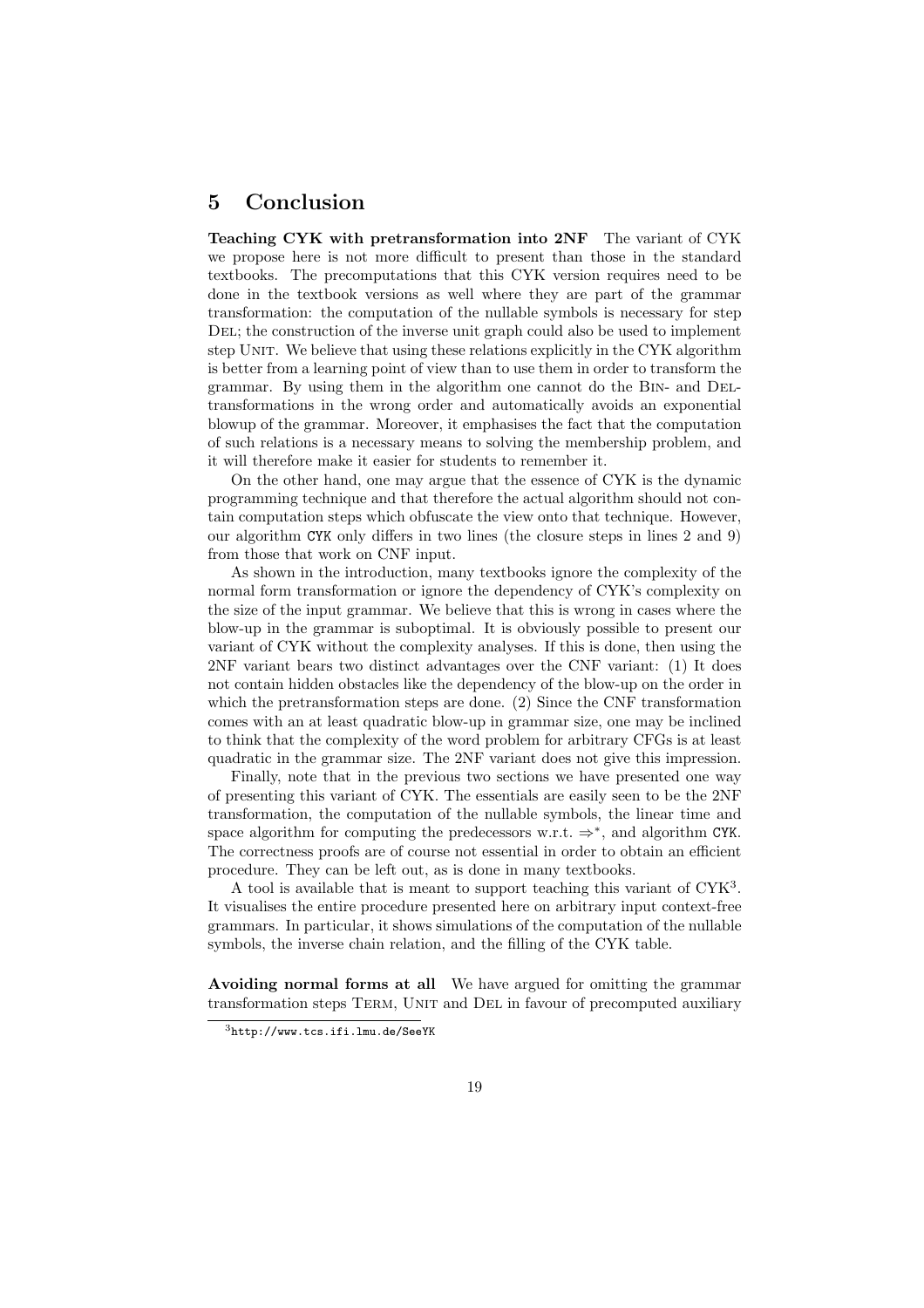relations. One may push this a step further and teach a version of CYK which omits the transformation Bin as well and only implicitly works with binary branching rules. To do so, one would not only insert symbols  $x \in V$  into the fields  $\mathcal{T}_v$  of the recognition table, but also "dotted rules"  $A \rightarrow \alpha \cdot \beta$  where  $A \to \alpha \beta$  is a grammar rule and  $\alpha \Rightarrow^* v$ . The algorithm would have to close the table under the rules

$$
\begin{array}{ccc}\nA \to \alpha & A \to \alpha \cdot a\beta \in \mathcal{T}_v \\
A \to \alpha \in \mathcal{T}_\varepsilon & A \to \alpha \cdot a\beta \in \mathcal{T}_v \\
A \Rightarrow^* B, & B \to \beta \cdot \in \mathcal{T}_v & A \to \alpha \cdot B\beta \in \mathcal{T}_v, & B \in \mathcal{T}_u \\
A \in \mathcal{T}_v & A \to \alpha B \cdot \beta \in \mathcal{T}_{vu}\n\end{array}
$$

where the field identifiers are subwords of the input sentence and  $\cdot \varepsilon = \varepsilon$ . However, this would be a step away form the simplicity of CYK towards Earley's algorithm [6], and seems less memorizable than the explicit transformation to 2NF. We therefore conclude that the pretransformation into 2NF and the according variant of CYK forms the best balance between didactic needs and the aim for efficiency.

## References

- [1] A. V. Aho and J. D. Ullman. The Theory of Parsing, Translation, and Compiling, volume Volume I: Parsing. Prentice-Hall, 1972.
- [2] J. Autebert, J. Berstel, and L. Boasson. Context-free languages and pushdown automata. In A. Salomaa and G. Rozenberg, editors, Handbook of Formal Languages, volume 1, Word Language Grammar, pages 111–174. Springer-Verlag, Berlin, 1997.
- [3] R. Axelsson, K. Heljanko, and M. Lange. Analyzing context-free grammars using an incremental SAT solver. In Proc. 35th Int. Coll. on Automata, Languages and Programming, ICALP'08, Part II, volume 5126 of LNCS, pages 410–422. Springer, 2007.
- [4] J. Cocke and J. T. Schwartz. Programming Languages and Their Compilers. Courant Institute of Mathematical Sciences, New York, 1970.
- [5] T. H. Cormen, C. E. Leiserson, and R. L. Rivest. Introduction to Algorithms. MIT Press, McGraw-Hill, Cambridge, London, 1990.
- [6] Jay Earley. An efficient context-free parsing algorithm. Communications of the ACM, 13(2):94–102, 1970.
- [7] M. A. Harrison. Introduction to Formal Language Theory. Addison-Wesley series in computer science. Reading (MA): Addison-Wesley, 1978.
- [8] J. E. Hopcroft, R. Motwani, and J. D. Ullman. Introduction to Automata Theory, Languages, and Computation. Addison-Wesley, New York, 3 edition, 2001.